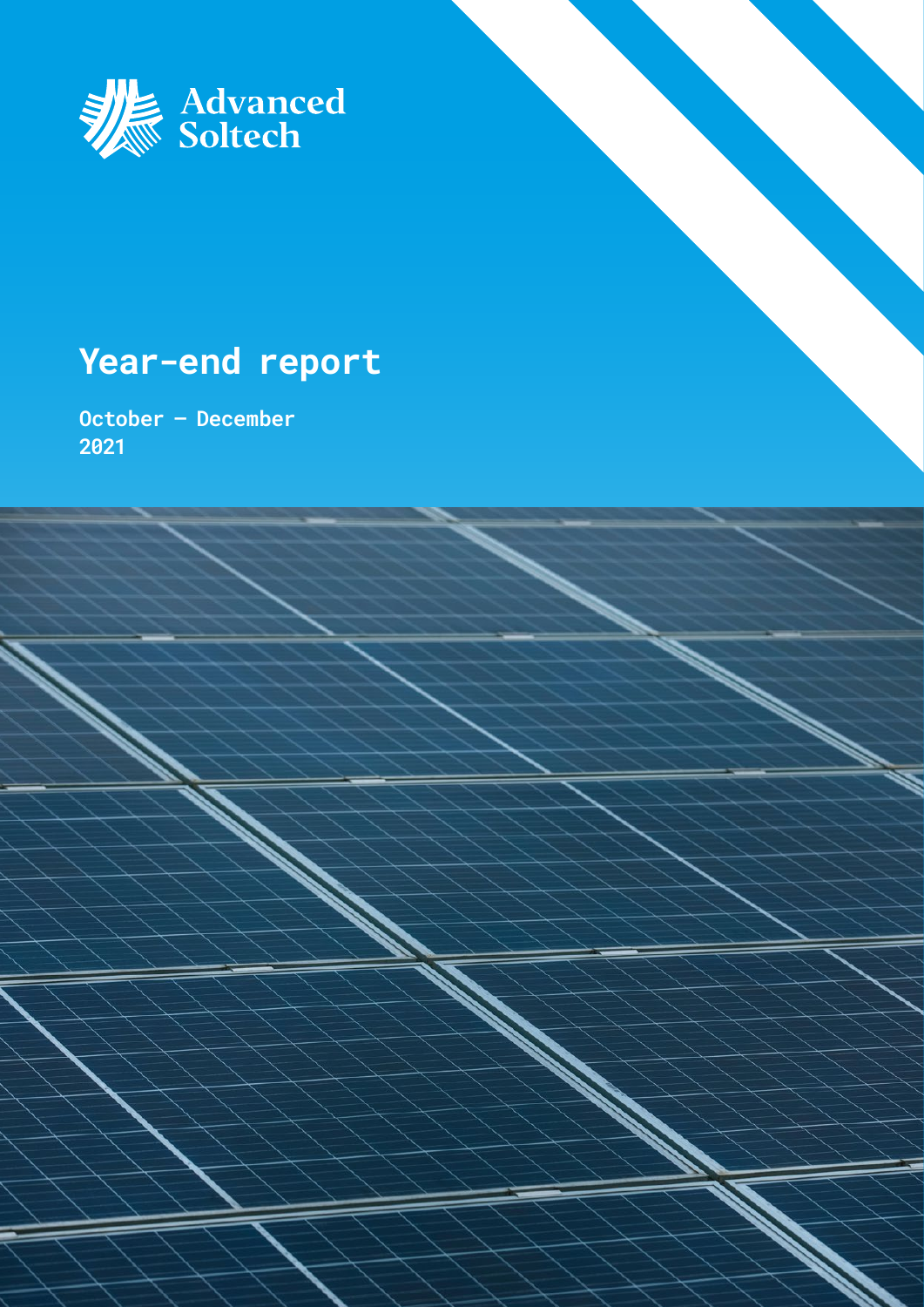### **Advanced Soltech listed on First North Growth Market**

### **Electricity production for the quarter increased by 21% and connected solar energy plants amounted to 206.5 MW at the end of the quarter**

On October 29, the company's share was listed on the Nasdaq First North Growth Market. In connection with the listing, the company received an issue payment, before issue costs, of SEK 198 million. During the quarter, demand from Chinese customers remained high and new orders corresponding to 28.9 MW were signed. During the quarter, Advanced Soltech's 145 solar energy plants produced a total of 39 (32) million kilowatt hours, through which we reduced CO2 emissions by 24,000 (20,000) tonnes. After the listing, we have continued to build new capacity in China and at the end of the period the total installed capacity amounted to 206.5 MW.

### **The quarter, in short**

### **October 1st – December 31st**

- On October 29, 2021, trading began with Advanced Soltech Sweden AB's share on the Nasdaq First North Growth Market. In connection with the IPO, the company received issue proceeds, before issue costs, of SEK 198 million.
- The company installed a total of 14.0 (33.3) MW of roof-based solar energy plants and had 206.5 (176.6) MW installed and revenue-generating capacity at the end of the quarter.
- 39 (32) million kWh were produced, an increase of 21%, which reduced China's CO2-related emissions by approximately 24,000 (20,000) tonnes.
- At the end of the quarter, the company had 54 (38) MW in subscribed orders, as well as projects in progress of 125 (135) MW.
- The company signed 17 contracts amounting to a total installed capacity of 28.9 MW.
- Price increases for electricity of approx. 15% in Advanced Soltech's most important province, Zhejiang.

### **The quarter, in numbers**

### **October 1st – December 31st**

- Revenues (sales of electricity and subsidies) amounted to SEK 33.8 (35.5) million, a decrease of 5 percent compared with the previous year.
- Net sales (sales of electricity) have increased with 13 percent from SEK 23.9 million to SEK 26.9 million, which is due to the company's portfolio of solar energy plants growing.
- Other operating income (subsidies) has decreased from SEK 11.6 million to SEK 6.9 million.
- Operating expenses amounted to SEK 25.1 (19.3) million, an increase of 30 percent. The largest items to the increase are that costs for depreciation according to plan and maintenance of solar energy plants have increased.
- Operating profit for the quarter amounted to SEK 8.7 (16.2) million, a decrease of 47 percent compared with the previous year.
- Profit for the year after financial items and tax amounted to SEK 4.3 (-53.6) million and is affected by a non-cash flowaffecting currency effect of SEK 34.1 (-32.8) million. Adjusted

for this item, profit for the year amounted to SEK -29.9 (-20.8) million.

• Total cash flow for the quarter amounted to SEK 102.9 (54.0) million. The positive cash flow is due to issue proceeds from the IPO. The company has thus been able to invest in solar energy plants compared to previous quarters during the year. • The number of employees at the end of the period was 14  $(16)$ 

• According to the company's estimate, the effects of the Corona pandemic affected the company by SEK -0.9 (-1.0) million during the quarter, due to declining revenues due to a general price reduction of electricity tariffs.

### **Full year, in numbers**

### **January 1st – December 31st**

- 172 (122) million kWh were produced, an increase of 41%. • Revenues amounted to SEK 153.5 (138.8) million, an increase
- of 11 percent compared with the previous year. • Net sales (sales of electricity) have increased with 36 percent from SEK 86.4 million to SEK 117.4 million, which is due to the company's portfolio of solar energy plants growing.
- Other operating income (subsidies) has decreased from SEK 52.4 million to SEK 36.2 million.

• Operating expenses amounted to SEK 92,9 (62,6) million, an increase of 48 percent. The largest items to the increase are that costs for depreciation according to plan and main-tenance of solar energy plants, roof rentals and strengthened within the management, have increased.

• Operating profit amounted to SEK 60.7 (76.2) million, a decrease of 20 percent compared with the previous year. • Profit after financial items and tax amounted to SEK 16.2 (-97.0) million and is affected by a non-cash flow-affecting currency effect of SEK 92.8 (-41.3) million. Adjusted for this item, the result amounted to SEK -76.6 (-55.7) million.

• Total cash flow amounted to SEK 78.4 (25.7) million. The positive cash flow is due to issue proceeds from both preference shares and in connection with the IPO. The company has thus been able to invest in solar energy plants during the year.

• According to the company's estimate, the effects of the Corona pandemic affected the company by SEK -4.2 (-13.5) million, due to declining revenues due to a general price reduction. The first quarter of 2020 was affected in larger extent of the Corona pandemic.

### **Significant events after the end of the period**

• The company signed one contract amounting to an installed capacity of 2.1 MW.

• The company was awarded the prize in China as "The most influential solar investment company 2021" for the second year in a row.

• By the time of the report, additional eight MW has been installed and connected. Total installed capacity is 214 MW.

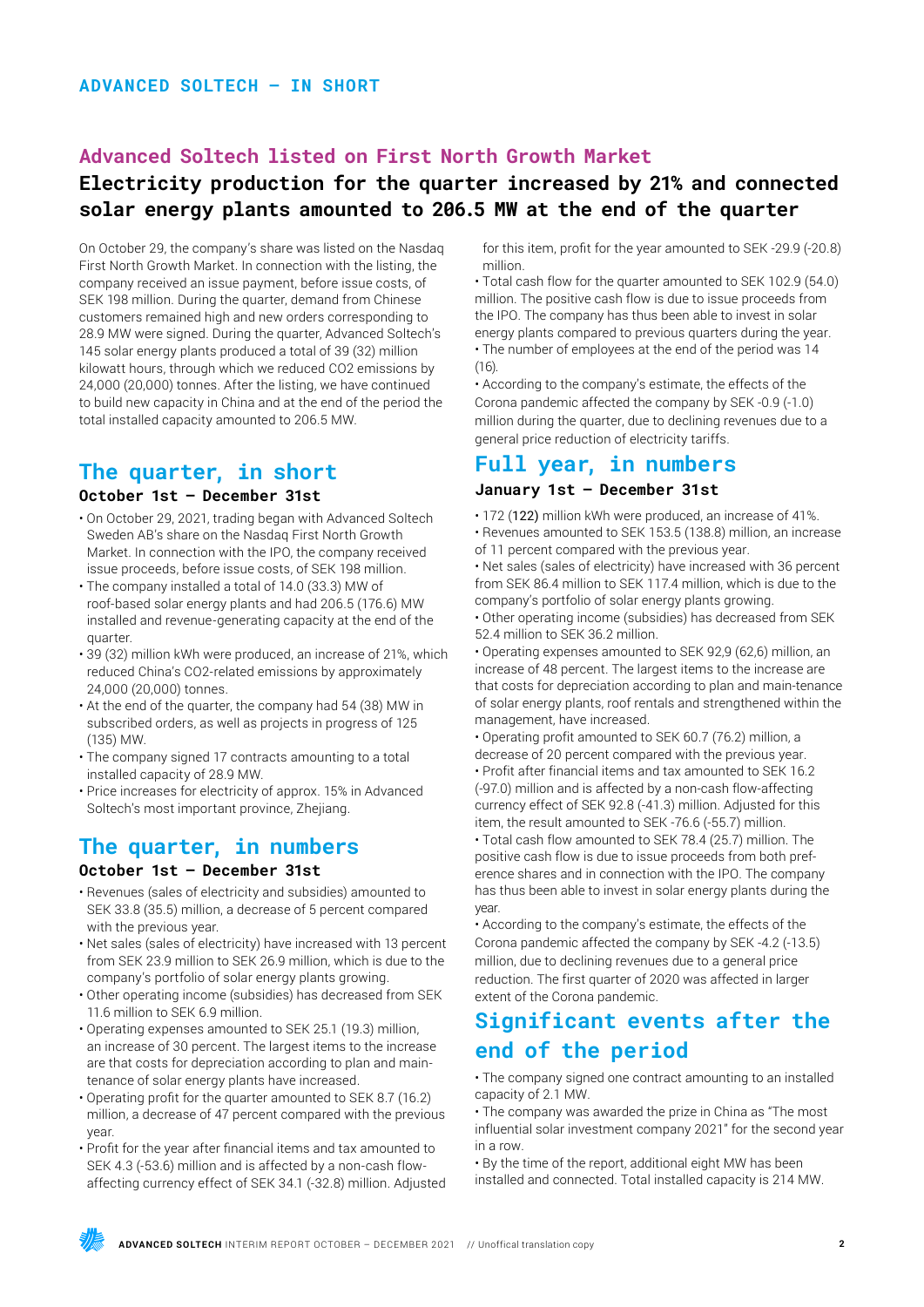### **COMMENTS FROM THE CEO**

### **The world's largest solar energy market continues its expansion**

## **The rising demand for electricity and the green conversion is strong drivers for solar energy in China**



**The most important event** during the fourth quarter of the year was ASAB's successful listing on the Nasdaq First North Growth Market on October 29. In connection with the listing, new shares of SEK 198 million were issued. The purpose of the listing was to, through a better capital structure, create good conditions for strong growth. The funds we have now received will be used for our continued expansion in China. At the end of the quarter, we had a total of 206 MW of connected capacity and at the time of writing we have installed another eight MW, and thus have a total of 214 MW in producing facilities. During the fourth quarter, we signed contracts for 17 new plants with a total capacity of 29 MW, which gives ASAB a very strong order book.

**The listing process** has been completed and we now have a company that is well equipped to embark on a powerful growth journey in the coming years. All preference shares are converted into ordinary shares with the same voting value. Following the listing, our main owner Soltech Energy has an ownership share of 29.35 percent and Advanced Solar Power 28.24 percent. In connection with the listing, the Brandberg family and The World We Want Foundation became the third and fourth largest owners, respectively. Both are reputable investors with an ambition to invest in companies with a positive climate footprint. I see their commitment as proof of the climate benefit we deliver.

**Our strategic work** now focuses on creating a scalable capital structure with lower costs that enables us to grow quickly and with good profitability. We see great interest, from both Chinese and international players, in participating in and financing our operations. We are currently engaged in several processes and our assessment is that in the future we can significantly improve our financing terms.

**The Chinese market** has largely recovered from the pandemic, although cluster infestations occur from time to time with local shutdowns as a result. There have also been bottlenecks in the economy when growth has picked up again. Many industries have had limited access to semiconductors, and during the autumn there has been a repeated shortage of electricity in the industrially developed parts of China. This

has led to rationing, which in turn has limited the production of goods. The bottlenecks during the fourth quarter led to delays in our expansion of new capacity, something we will recover in the spring.

**The electricity shortage** in China can be remedied with new capacity and changed electricity prices that create incentives for the industry to use electricity more efficiently. A move towards more efficient resource utilization is achieved through higher prices when electricity use is at its greatest, which for most industries mean mid-day. This coincides with when our production is at its largest and will benefit us in that we can get better paid for the electricity we sell to our customers. In mid-October, electricity prices for industrial customers in Zhejiang Province changed. The change means in practice an increase in our electricity prices to customers corresponding to fifteen percent. Our assessment is that there is a continued upward pressure on electricity prices for both industries and commercial customers.

**ASABs green electricity** production, offsets huge volumes of carbon emissions. During 2021, we have been part of reducing emissions in China by 107,000 tonnes of carbon dioxide equivalents. To achieve the corresponding climate benefit in Sweden, the capacity must be expanded by 14,200 MW, which corresponds to 13 times the capacity that was installed in Sweden at the end of 2020.

**Within the EU**, a standardized assessment of the climate and environmental impact of different industries is now being carried out. Our judgement is that our business will be 100 percent compatible with the so-called taxonomy in terms of sales level.

**With a strong team** and a solid platform, we will continue the work in 2022 with focus on delivering value for the climate, our customers, and our shareholders.

February 2022

Max Metelius, CEO

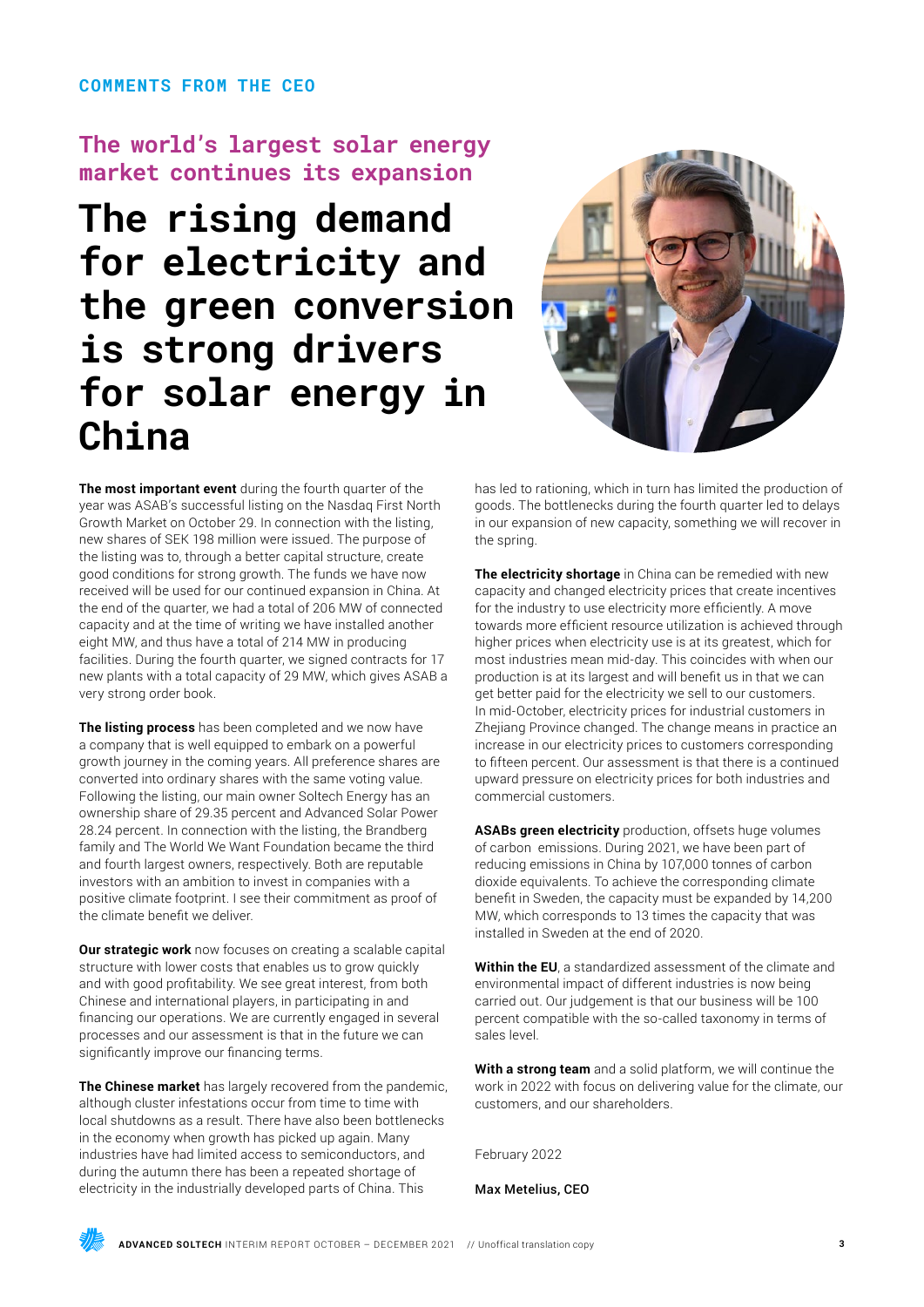### **ADVANCED SOLTECH – IN SHORT**

## **Key performance measures**

| <b>Financial Key performance measures</b>              | $211001 -$<br>211231 | $201001 -$<br>201231 | 210101-<br>211231 | $200101 -$<br>201231 |
|--------------------------------------------------------|----------------------|----------------------|-------------------|----------------------|
| Net revenue share of total revenue                     | 80%                  | 67%                  | 76%               | 62%                  |
| <b>EBIT</b>                                            | 8,686                | 16,243               | 60,674            | 76,179               |
| EBIT%                                                  | 26%                  | 46%                  | 40%               | 55%                  |
| <b>EBITDA</b>                                          | 22,235               | 25,357               | 110,759           | 115,251              |
| EBITDA%                                                | 66%                  | 71%                  | 72%               | 83%                  |
| Amortization of capitalised borrowing costs            | 6,720                | 3,671                | 26,800            | 22,945               |
| Interest expenses                                      | 22,275               | 20,978               | 87,085            | 85,656               |
| Earnings per share for the period before dilution, SEK | 0.15                 | $-2.52$              | 0.67              | $-4.97$              |
| Earnings per share for the period after dilution, SEK  | 0.14                 | $-2.52$              | 0.66              | $-4.97$              |
| Operational Key performance measures (*)               |                      |                      |                   |                      |
| Produced electricity, millions of kWh                  | 39                   | 32                   | 172               | 122                  |
| Reduction of China's CO2-related emissions, tonnes     | 24,000               | 20,000               | 107.000           | 76,000               |

| <b>Financial Key performance measures</b>   | 2021-12-31 | 2020-12-31 |
|---------------------------------------------|------------|------------|
| Interest-bearing debt                       | 1,031,130  | 977,322    |
| Net interest-bearing debt                   | 870,406    | 903,997    |
| Equity ratio                                | 28%        | 16%        |
|                                             |            |            |
| <b>Operational Key performance measures</b> |            |            |
| Installed capacity, MW                      | 206.5      | 176.6      |
| Average remaining contract time, years      | 17.9       | 17.8       |
| Signed orders, MW                           | 54         | 38         |

(\*)Definitions of Key Performance Measures, see note 3



### **Produced electricity in millions of kWh**

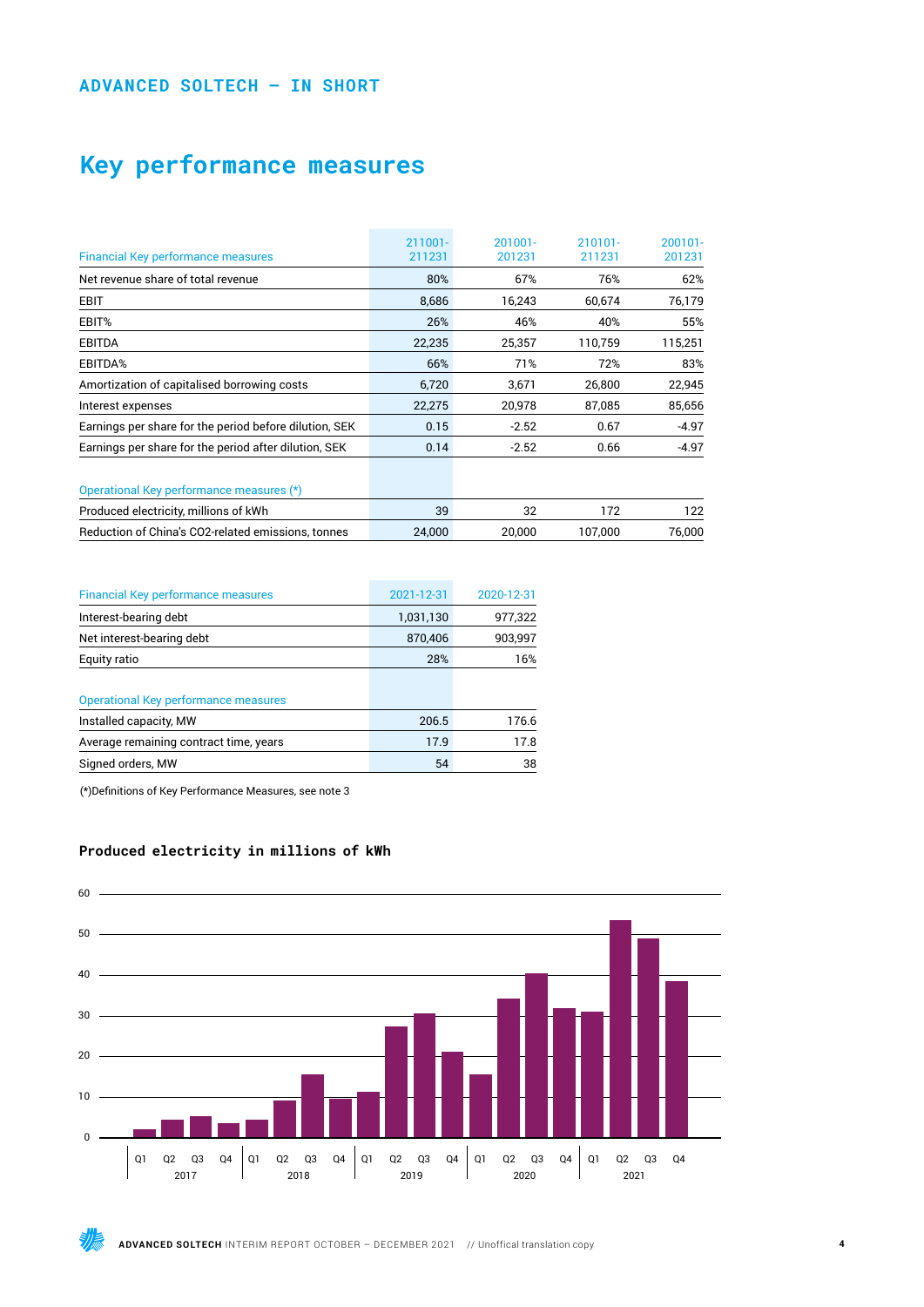## **Business model, market and customers**

Advanced Soltech Sweden AB (publ) ("ASAB") has a clear cut business model and access to a very large market with many potential customers, both among private companies and state-owned businesses.

### **Vision**

ASAB was founded with the goal of accelerating the transition to renewable energy in China by offering electricity generated from solar energy as a service. The vision is to become a driving force in sustainable energy production to secure a better future for the planet and future generations.

### **Business model**

ASAB is a green energy producer that finances, owns and operates roof-mounted solar energy plants in China. The customer does not pay for the solar power plant or maintenance, in exchange for the customer buying the electricity that the plant produces at a pre-agreed price during a contract period of 20 years. Electricity purchased from ASAB is priced at a discount of approximately 10–15 percent compared with the price the customer pays for electricity from the electricity grid. The electricity that the customer does not buy is sold to the electricity grid, which ensures almost 100 percent uptake of the electricity generated by ASAB's projects. ASAB normally has a gross return on its new facilities of 12-15 percent.

After the end of the 20-year contract period, the contract is automatically extended by five years, unless the customer chooses to terminate the contract and requests eviction. The customer can also buy the facility at a pre-agreed price.

If a property is sold during the contract period, the customer must either buy the facility from ASAB or, after ASAB's approval, ensure that the new property owner takes over the contract.

### **Subsidies**

Although ASAB's business model is commercially feasible, subsidies are another source of income.

The subsidy amount for a specific project is determined before the construction of the solar energy plant begins, when the local grid operator evaluates the design of the project. The commitment of the authorities to pay subsidies includes both an interest rate, the CNY amount per kWh generated and a duration, the number of years that the state unit undertakes to pay subsidies. The duration of the subsidies varies between two and 20 years, depending on whether the subsidies come from the district and city level or from the state or regional level.

In April 2021, new rules were introduced which mean that no new facilities receive subsidies. This was an expected development, as the facilities currently show a good return without subsidies. Already approved subsidies, however, remain in place for the lifetime of the contract.



ASAB sells solar PV electricity produced on the rooftop to the customer/factory owner at a ~10-15% discount price compared to the ⋒ grid price

If the customer/factory owner does not purchase the electricity produced by the solar PV, ASAB sells the electricity produced directly  $\Omega$ to the grid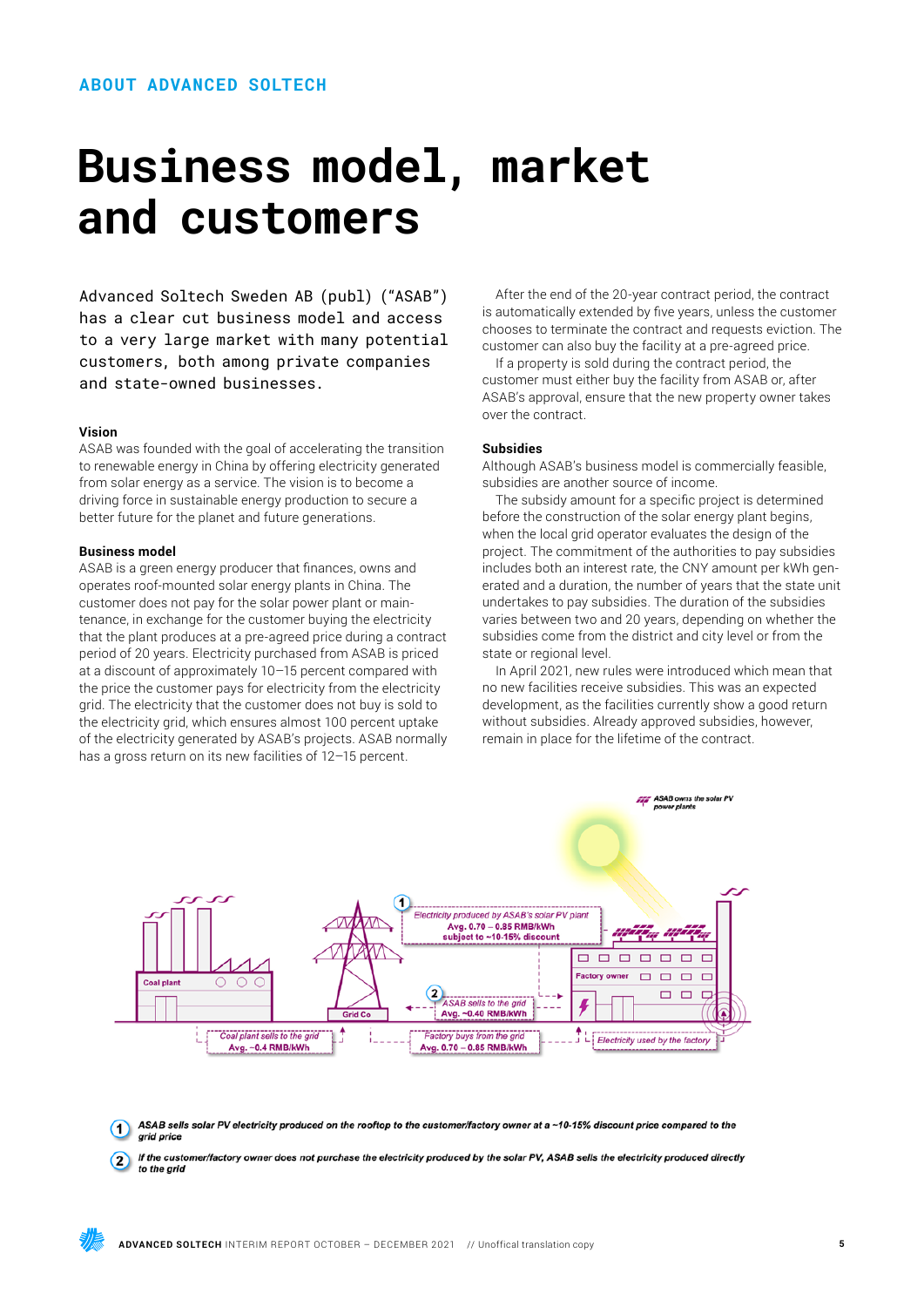

### **Market**

When ASAB evaluates which regions the company wants to be present in, there are three main factors to take into consideration, solar irradiation, the local electricity price and the accessible customer base. All of these factors are important for ASAB to achieve long-term profitability in its operations. ASAB's market consists entirely of China, primarily the country's eastern regions, which are also the most industrialized and economically developed. This region provides an ideal mix of customer base, electricity prices and solar irradiation.

China's political leadership has over time made several decisions aimed at reducing the country's dependence on coal, a resource that today supplies more than 60 percent of the electricity production. The so-called 30-60 target means that carbon dioxide emissions will begin to decrease from 2030 and that the country will be completely climate-neutral by 2060.

An important part of the transition to carbon neutral economy will be based on solar energy, and in June 2021 a directive was issued stating that a large part of the suitable roof surfaces that are available will be covered with solar panels. The directive, issued by the Chinese Energy Agency, sets a goal that at least 50 percent of the available roof area of buildings that house government operations should be covered with solar panels. For public buildings, such as schools and hospitals, the corresponding target is at least 40 percent and for commercial and industrial buildings at least 30 percent. Although ASAB does not yet know the details of how this will be put into practice, the general perception in the market is that the directive is very positive for the solar energy sector.

ASAB also sees that both foreign and Chinese investors are now beginning to take an interest in the business model with roof-based solar energy that the company offers.

Although this will in the long run mean increased competition, ASAB sees it primarily as a confirmation that the company is working according to the right strategy. ASAB also has an advantage in the form of an established and functioning organization with great trust among customers, something that takes time to build.

### **Customers**

ASAB's customers are active in a wide range of areas, from the automotive and textile industries to brewing operations, but also in government operations. In total, just over 80 percent of customers are active in the private sector. What the customers have in common is that they are extensive organizations with a large number of employees. A customer base with mainly large customers, also spread across different industries, gives ASAB's operations long-term stability. A prerequisite for ASAB, however, is that customers have access to large free roof areas, as a photovoltaic system on average takes up approximately 15,000 square meters. Those of ASAB's customers who today have the largest installed capacity are found in machine manufacturing and the basic industry and are in the range of 100 to 500 employees (for more detailed information, see the tables below).

The reason why customers choose Advanced Soltech is that they get access to green electricity in an easy way and at a lower price than the electricity they can buy from the grid. ASAB carries out a thorough assessment of its customers' creditworthiness. Today, the company has 137 customers, which means that the counterparty risk is very diversified, something that distinguishes ASAB from similar companies which sell to the public electricity grid and thus has a weaker negotiating position and only one off-taker.

The rapid growth and conversion to alternative energy sources gives ASAB, which has proven experience in identifying suitable solar energy projects, coupled with efficient installation methods, good opportunities for continued profitable development. The risks that exist in the market are mainly associated with the fact that the infrastructure, including electricity production, is strongly regulated and dependent on permits and ultimately political decisions.

Another driving force is environmental benefits. Through its operations, ASAB contributes to a way of reducing climate emissions and major environmental benefits through reducing air pollution.



### **Installed capacity per industry (MW)**





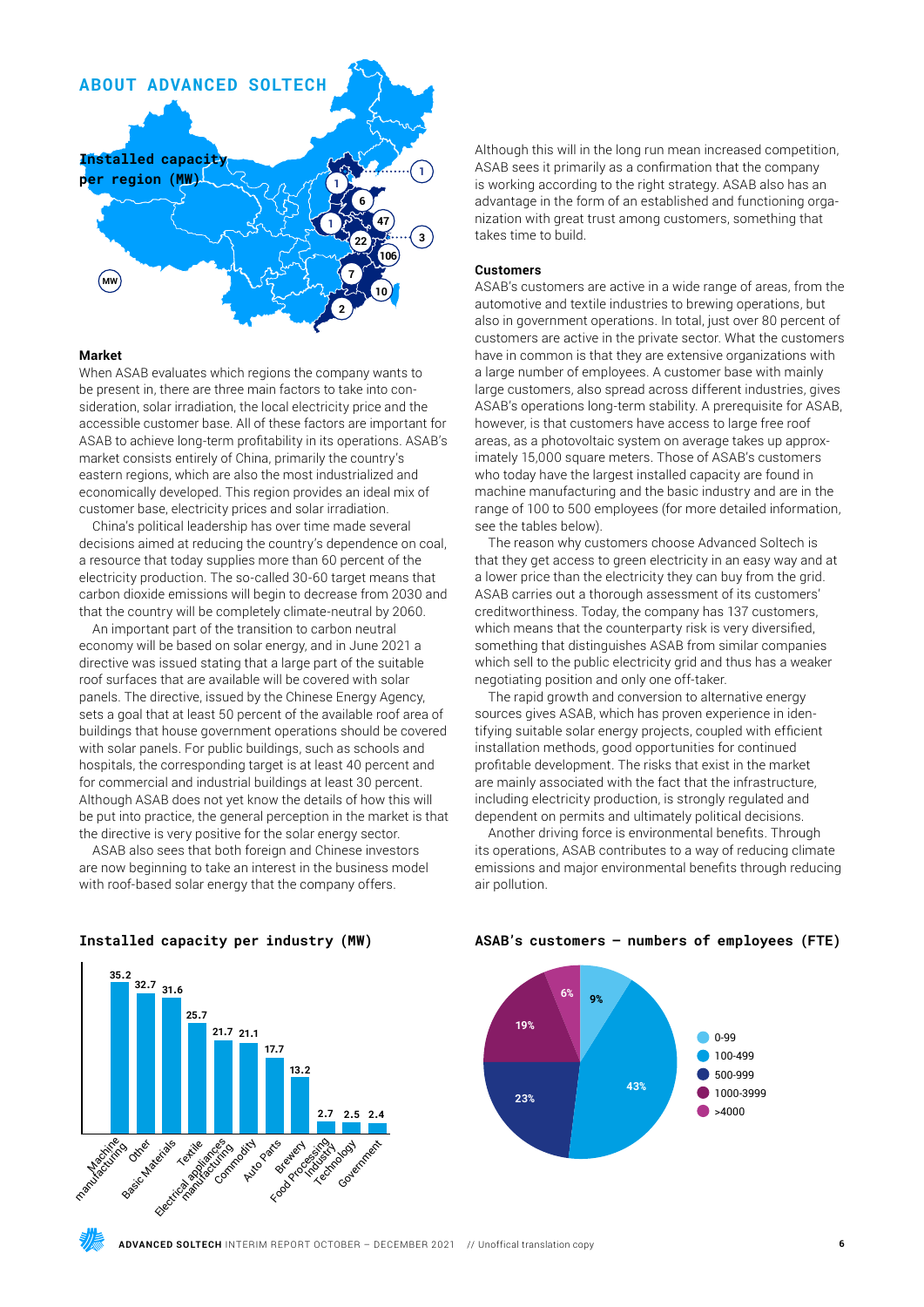# **Financial information for the group**

The Board of Directors and the CEO for Advanced Soltech Sweden AB (publ) ("ASAB") may hereby submit a Year-end report for the period October – December 2021.

### **The Group's net sales and results for the quarter**

- Revenues (sales of electricity and subsidies) amounted to SEK 33.8 (35.5) million, a decrease of 5 percent compared with the previous year.
- Net sales (sales of electricity to customers and grid) have increased with 13 percent from SEK 23.9 million to SEK 26.9 million, which is due to the company's portfolio of solar energy plants is growing.
- Other operating income (subsidies) has decreased from SEK 11.6 million to SEK 6.9 million.
- Operating expenses amounted to SEK 25.1 (19.3) million, an increase of 30 percent. The largest items for the increase is that costs for depreciation according to plan (SEK 4.4 million) and maintenance costs for solar energy plants (SEK 1.4 million) have increased. The reason for the increase in maintenance costs is due to the fact that the installed base has increased and that the number of washes of solar energy plants has been doubled, in order to achieve better efficiency.
- Operating profit amounted to SEK 8.7 (16.2) million, a decrease of 47 percent compared with the previous year.
- Interest expenses and similar income items amounted to SEK 32.9 (28.8) million. The increase is mainly due to amortization of capitalized borrowing costs, which do not affect cash flow.
- Exchange rate difference amounted to SEK 34.1 (-32.8) million and was mainly attributable to a change in SEK against CNY (-4.3 percent since September 30th) respectively SEK against EUR (-0.3 percent). For the same period last year, the change was for SEK against the CNY (5.1 per cent since September 30th) respectively SEK against EUR (4.8 per cent). The exchange rate difference arises through translation of assets and liabilities, with amounts in currency which is not the respective company's accounting currency. The amount is unrealized and do not affect the cash flow.
- Profit after tax amounted to SEK 4.3 (-53.6) million.

### **The Group's cashflow for the quarter**

- The Group's total cash flow amounted to SEK 102.9 (54.0) million.
- Current operations generated a cash flow of SEK 82.9 (-5.3) million, where the largest increase consists of the build-up of accounts payable and other current liabilities in connection with major installation projects.
- Investment activities generated a cash flow of SEK -147.3 (-87.6) million, which for the most part consists of investment in ongoing and new solar panels.
- Financing activities generated a cash flow of SEK 167.3 (146.9) million, which consists of a new share issue in connection with a stock exchange listing.

### **The Group's financial standing and liquidity at the end of the period**

- Total assets amounted to SEK 1,753 (1,257) million.
- Tangible fixed assets amounted to SEK 1,374 (980) million, which for the most part consists of solar energy plants.
- Financial fixed assets amounted to SEK 92 (96) million, which mainly consists of the VAT claim, which arises when the company invests in new solar energy plants.
- Cash and bank amounted to SEK 161 (73) million.
- Equity amounted to SEK 499 (203) million where the increase comes from issues during the year.
- Long-term liabilities amounted to SEK 980 (945) million, consisting of bond loans less capitalized borrowing costs, and loans from the two main owners and one smaller external loan.
- Current liabilities amounted to SEK 261(102) million, where the largest items consist of accounts payable as well as accrued expenses for interest expenses and installation projects.

### **The Group's net sales and results for the full year**

- Revenues (sales of electricity and subsidies) amounted to SEK 153.5 (138.8) million, an increase of 11 percent compared with the previous year.
- Net sales (sales of electricity to customers and grid) have increased with 36 percent from SEK 86.4 million to SEK 117.4 million, which is due to the company's portfolio of solar energy plants is growing.
- Other operating income (subsidies) has decreased from SEK 52.4 million to SEK 36.2 million.
- Operating expenses amounted to SEK 92.9 (62.6) million, an increase of 48 percent. The largest items for the increase is that costs for depreciation according to plan (SEK 11.0 million) and maintenance costs for solar energy plants (SEK 9.8 million) have increased. The cost of contracts with roof rents has also increased (SEK 1.4 million). Contract with roof rent means that the customer gets paid to rent out the roof, which is compensated by them paying a higher electricity price. Staff cost has increased since the company has strengthened the management, which is line with the company's plan for growth.
- Operating profit amounted to SEK 60.7 (76.2) million, a decrease of 20 percent compared with the previous year.
- Interest expenses and similar income items amounted to SEK 129.9 (123.6) million.
- Exchange rate difference amounted to SEK 92.8 (-41.3) million and was mainly attributable to a change in SEK against CNY (-13.2 percent since December 31st, 2020) respectively SEK against EUR (-1.9 percent). For the same period last year, the change was for SEK against the CNY (6.0 per cent since December 31st, 2019) respectively SEK against EUR 3.8 percent). The exchange rate difference arises through translation of assets and liabilities, with amounts in currency which is not the respective company's accounting currency. The amount is unrealized and do not affect the cash flow.
- Profit after tax amounted to SEK 16.2 (-97.0) million.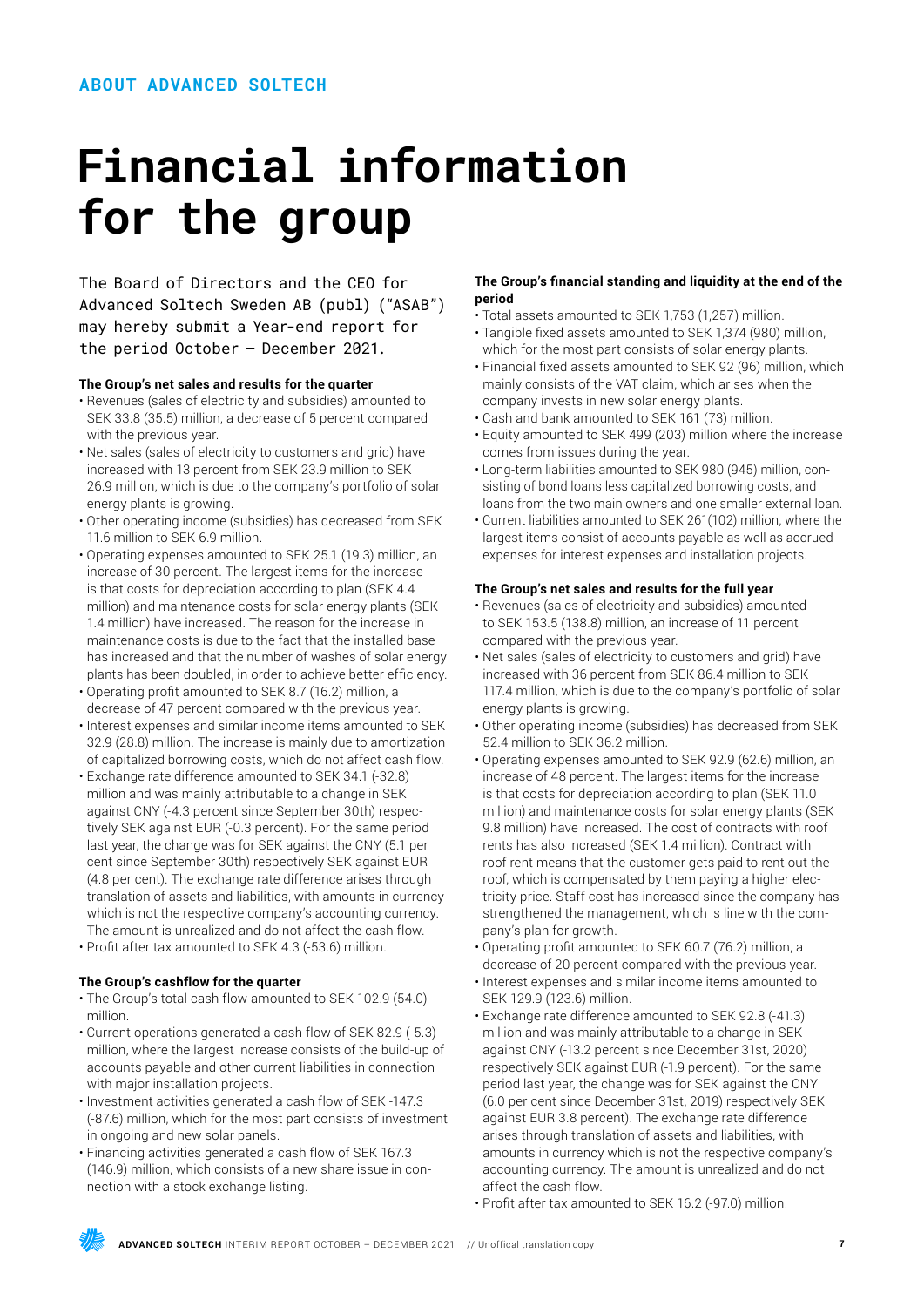### **The Group's cashflow for the full year**

- The Group's total cash flow amounted to SEK 78.4 (25.7) million.
- Current operations generated a cash flow of SEK 104.3 (-34.2) million, where the largest increase consists of the build-up of accounts payable and other current liabilities in connection with major installation projects.
- Investment activities generated a cash flow of SEK -299.2 (-135.2) million, which for the most part consists of investment in ongoing and new solar panels.
- Financing activities generated a cash flow of SEK 273.2 (195.1) million, which consists of two share issues during the year and the raising of new short-term loans.

### **The parent company's numbers for the quarter**

- Revenues amounted to SEK 0.8 (-0.3) million, mainly invoiced service to the Chinese subsidiaries.
- Operating expenses amounted to SEK 4.3 (4.2) million.
- Operating profit amounted to SEK -3.4 (-4.5) million.
- Interest expenses and similar income items amounted to SEK 25.6 (24.4) million.
- Exchange rate difference amounted to SEK 2.5 (-21.4) million.
- Profit after tax amounted to SEK -7.4 (-30.9) million. The main reason for the improved result is the exchange rate.
- The number of employees at the end of the period was 4 (3).

### **The parent company's numbers for the full year**

- Revenues amounted to SEK 2.6 (6.5) million, mainly invoiced service to the Chinese subsidiaries. The previous year also included a major item for invoicing borrowing costs to the Chinese subsidiaries.
- Operating expenses amounted to SEK 14.3 (15.0) million. For current year, the largest item was that the company has been strengthened within the management. For previous year, the

largest item was borrowing costs that were invoiced to the Chinese subsidiaries.

- Operating profit amounted to SEK -11.7 (-8.5) million.
- Interest expenses and similar income items amounted to SEK 101.3 (94.2) million.
- Exchange rate difference amounted to SEK 10.4 (-19.4) million.
- Profit after tax amounted to SEK -26.3 (-48.6) million.

### **Pledged collateral for bond loans**

In January 2019, ASAB issued its first institutional Green Bond, SOLT5. The proceeds from the bond issue have been used to finance solar panel facilities in China.

SOLT5 was listed on the Nasdaq First North Sustainable Bond Market with a first trading day on March 21, 2019. The issuer must ensure that all downstream loans that ASAB provides to the Chinese subsidiaries always will be pledged with the issuer as the beneficiary:

- pledge of the solar panel facilities owned by the Chinese subsidiaries (or its relevant subsidiaries) which are then financed by the downstream loans, except for assets with minority interests
- pledge by the Chinese subsidiaries (or its relevant subsidiaries) of receivables under the energy purchase agreements relating to the installation and operation of the solar power plants financed by the downstream loans, except such assets with minority interests.

The Group's total debt in the balance sheet for the item "Bond loan" contains capitalized borrowing costs that is periodized with the same term as the respective bond loan. As of the balance sheet date, the remaining capitalized borrowing costs are SEK 34.8 million.

Below is a list of ASAB's bond loans.

| <b>Bond loan</b><br><b>ISIN</b> | Principal    |                 |             |             |                                       |                              |                   |                  |                                                       |
|---------------------------------|--------------|-----------------|-------------|-------------|---------------------------------------|------------------------------|-------------------|------------------|-------------------------------------------------------|
|                                 |              | <b>Currency</b> | <b>MEUR</b> | <b>MSEK</b> | <b>Booked</b><br>value<br><b>MSEK</b> | <b>Initial</b><br>issue date | Redemption<br>day | Interest<br>rate | <b>Interest</b><br>payment<br>periodicity<br>(months) |
| SOLT <sub>2</sub>               | SE0010831313 | <b>SEK</b>      |             | 127.7       | 127.7                                 | 2018-03-01                   | 2023-02-28        | 8.75%            | 6                                                     |
| SOLT3                           | SE0011231166 | <b>SEK</b>      |             | 148.3       | 148.3                                 | 2018-07-10                   | 2023-07-09        | 8.75%            | 6                                                     |
| SOLT4                           | SE0011721380 | <b>SEK</b>      |             | 70.4        | 70.4                                  | 2018-11-10                   | 2023-11-08        | 8.25%            | 6                                                     |
| SOLT5 $(*)$                     | SE0012012680 | <b>EUR</b>      | 27.3        |             | 279.6                                 | 2019-01-25                   | 2023-01-25        | 9.00%            | 3                                                     |
| SOLT5 (**)                      | SE0012012698 | <b>SEK</b>      |             | 320.8       | 320.8                                 | 2019-01-25                   | 2023-01-25        | 9.00%            | 3                                                     |

946.8

(\*) The interest rate is 9.00% plus EURIBOR 90 days (if EURIBOR is negative the interest rate will be 9.00%)

(\*\*) The interest rate is 9.00% plus STIBOR 90 days (if STIBOR is negative the interest rate will be 9.00%)

### **Related party transactions**

The following related party transactions, with a market basis, took place during the period. Amounts in kSEK.

KSEK

| Transaction              | Counterpart                          | 210101-211231 | 200101-201231 |
|--------------------------|--------------------------------------|---------------|---------------|
| Purchase of solar panels | Advanced Solar Power (Hangzhou) Inc. | 293,289       | 177,623       |
| Purchase of service      | Advanced Solar Power (Hangzhou) Inc. | 10.755        | O             |
| Charged interest         | Advanced Solar Power (Hangzhou) Inc. | $\Omega$      | 1.449         |
| Office rental            | Advanced Solar Power (Hangzhou) Inc. | 171           | 182           |
| Charged interest         | Soltech Energy Sweden AB (publ)      | 777           | 781           |
|                          |                                      | 304,991       | 180,035       |

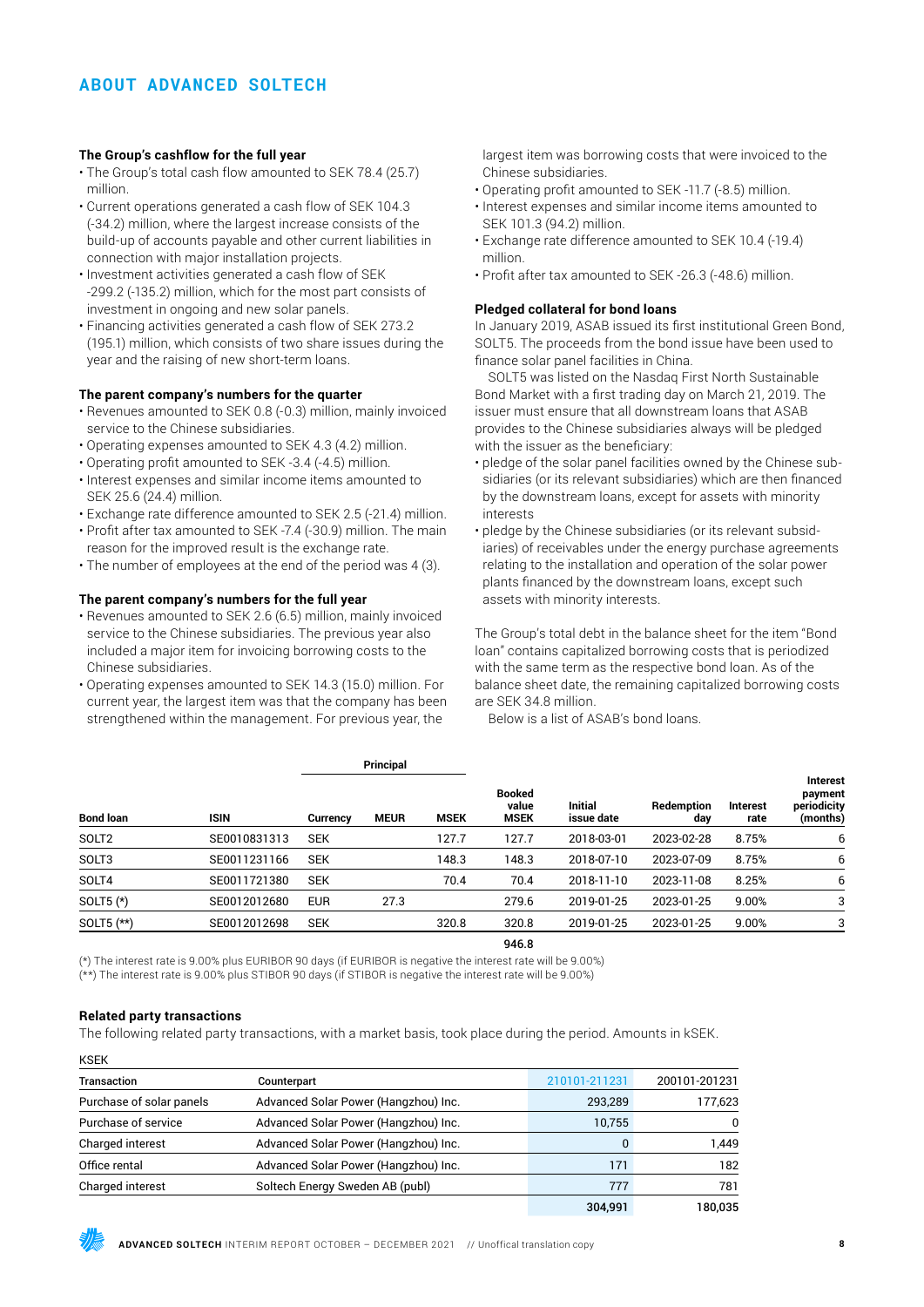# **Other information**

### **Significant risks in summary**

All entrepreneurship and ownership of shares is associated with risk-taking and the operations of Advanced Soltech Sweden AB (publ) are no exception. When assessing the company, it is important to consider a number of risk factors, a selection of which is presented below in a summary.

See the prospectus, section "Risk factors", for the company's IPO for a more detailed description of the Group's risks.

### *Currency risk*

The exchange rate between the CNY and other currencies may vary from time to time and may be affected by changes in China's political and economic environment. Therefore, a relative weakening of CNY constitutes a significant risk for the Group, as ASAB's existing loans are predominantly in a currency other than the one in which the assets are reported, which can have a significant negative effect on the company's reported equity and equity / assets ratio.

As the Group's operating activities are essentially conducted in China and revenue generation takes place in CNY, a currency risk arises as ASAB's financial commitments are in other currencies (mostly SEK and EUR). ASAB has adopted a policy regarding currency risk, where the company must hedge parts of the income statement to reduce the impact on the ability to pay in relation to the bondholders and lenders.

Variations in the exchange rate between CNY and other currencies, or the weakening of the CNY against the EUR or SEK, mean that the Group may have exchange rate losses in their accounting, which leads to a reduced equity ratio or real income for the Group.

### *Global macroeconomic and geopolitical conditions and its impact on China's economy*

The Group's entire commercial operations are conducted in China, and practically all of the Group's assets are located within China. As such, the development of the business of ASAB is closely connected with the performance of ASRE and LSE which in turn is connected with the development of the renewable energy business and the domestic demand for solar energy in China. Changes in the general economic situation or the taxation system or changes within the system for governmental grants or other regulatory conditions in China may also affect the Group's results.

Even though the Group is operating in a growing market for renewable energy, changes in the global economy may affect the willingness to invest in new solar energy or to purchase electricity generated by solar energy systems. A weakened global economy, a long-lasting economic recession, increased tariffs or a continued or escalated trade conflict between China and the United States may cause a slowdown in the industrial development in China, which in turn leads to a reduced demand for electricity. This could have a material negative impact on the Group's business, financial condition or results of operations.

Geopolitical tensions between China and Western countries or a continued or escalated trade conflict between China and the United States, could decrease the demand for assets in China and negatively affect the Group's financing possibilities. As a consequence of the deteriorating relations between China and Western countries, China may also implement regulatory obstacles for foreign companies which may affect the Group's business operations and financing of its operations.

### **Sustainability**

### *Environmental responsibility*

Advanced Soltech will offer environmentally friendly products and services that are produced with the least possible resource and energy consumption and with low environmental impact. All solar cells sold by Advanced Soltech are collected for recycling when they are used up. Wise resource management is a key word within the company and great focus is placed on resource use, regardless of whether it concerns energy, premises, waste, travel or transport, and to reduce these based on reasonable efforts. Advanced Soltech works systematically and prevents pollution through a goal-oriented environmental work that is an integral part of the company's culture. Current environmental requirements together with environmental aspects and environmental goals form the basis for our work.

### *Social responsibility*

Advanced Soltech shall safeguard the integrity of the company's stakeholders and partners and handle information so that it is protected and managed in a responsible manner. We have a clear focus on sustainability, and we work to ensure that our partners are also expected to share our values and our code of conduct. Employees are one of the company's most important assets. It is through the employees' commitment, development and competence that we create a culture where we and our partners thrive. We strive for a work climate and a work environment that is the best possible for all employees. As an employer, we take our responsibility by offering each employee a developing and responsible job.

### **Other**

Diversity enriches and we therefore work actively with diversity and gender equality issues. We support and follow the principles of the UN Global Compact initiative.

### **Owners and the share**

The company's share was listed on the Nasdaq First North Growth Market on October 29th. In connection with the IPO, the company received issue proceeds of SEK 198 million.

| <b>Major shareholders</b>                    | Number of<br>shares | Share<br>capital | Share<br>votes |
|----------------------------------------------|---------------------|------------------|----------------|
| SolTech Energy Sweden AB<br>(publ.)          | 11 373 941          | 29,35%           | 29,35%         |
| <b>Advanced Solar Power</b><br>Hangzhou Inc. | 10 943 940          | 28,24%           | 28,24%         |
| Isac Brandberg AB                            | 1816665             | 4,69%            | 4,69%          |
| The World We Want Foundation                 | 785184              | 2.03%            | 2,03%          |
| Others                                       | 13827809            | 35,69%           | 35,69%         |
|                                              | 38 747 539          | 100.00%          | 100.00%        |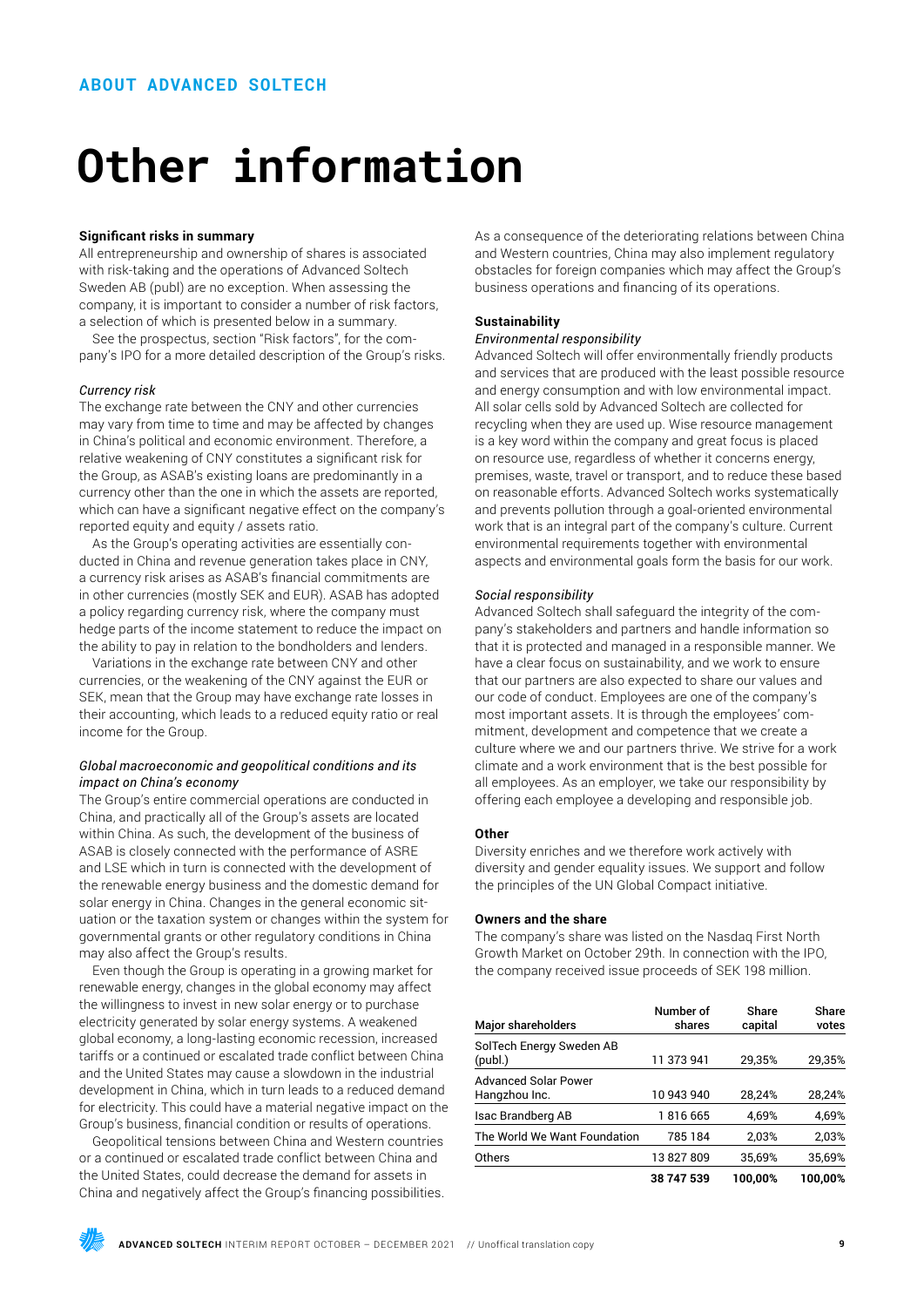### **ABOUT ADVANCED SOLTECH**

| Number of shares       | 2021       | 2020       |
|------------------------|------------|------------|
| Opening balance (*)    | 21 578 350 | 21 500 000 |
| Rights issue           | 17 169 189 | 78 350     |
| <b>Closing balance</b> | 38 747 539 | 21 578 350 |

(\*) Adjusted according to split 50:1, 2021-05-27

#### *Warrant program*

On October 28, 2021, the Annual General Meeting resolved on four warrant programs. Two of the warrant programs are aimed at board members, one for board members in China and one for board members in Sweden. The other two warrant programs are aimed at the company's key personnel, one for

key personnel in China and one for key personnel in Sweden.

The total number of warrants that have been issued in the two warrant programs corresponds to 5 percent of the share capital after the completion of the issues. This creates a potential dilution effect of 5 percent of the share capital after the completion of the issue.

Subscription of shares with the support of the warrants can take place during the period 15 November 2024 – 16 December 2024. The usual conversion terms apply to the warrants.

As a result of the warrants being transferred on market terms, no costs for employer contributions will be imposed on the company due to the warrant programs.

| Warrant program      | <b>Decided</b><br>year | Number of<br>warrants | Number of<br>shares | period        | Subscription Subscription price,<br><b>SEK</b> | <b>Target group</b>       |
|----------------------|------------------------|-----------------------|---------------------|---------------|------------------------------------------------|---------------------------|
| LTIP 2021/2024 I EC  | 2021                   | 542.466               | 542.466             | 241115-241216 | 36.45                                          | Employees                 |
| LTIP 2021/2024 II EC | 2021                   | 406.849               | 406.849             | 241115-241216 | 36.45                                          | <b>Board of Directors</b> |
| LTIP 2021/2024 I     | 2021                   | 193.738               | 193.738             | 241115-241216 | 36.45                                          | Employees                 |
| LTIP 2021/2024 II    | 2021                   | 794.324               | 794.324             | 241115-241216 | 36.45                                          | <b>Board of Directors</b> |
|                      |                        | 1,937,377             | 1,937,377           |               |                                                |                           |

### **The Group**

The report covers Advanced Soltech Sweden AB (publ), consisting of the Swedish parent company Advanced Soltech Sweden AB (publ) and the wholly owned subsidiaries

- Advanced SolTech Renewable Energy (Hangzhou) Co., Ltd
- Longrui Solar Energy (Suqian) Co., Ltd

• ST-Solar Holding AB

The two Chinese subsidiaries are in their turn the parent companies of local Chinese companies, so-called SPVs (Special Purpose Vehicle) established in different regions of China.

### **Corporate governance**

Advanced Soltech Sweden AB (publ) is a Swedish public limited company. The company is formed in Sweden and was registered with Bolagsverket 2016-03-30 and has conducted operations since its. The company follows the rules of the Swedish Companies Act (2005: 551) and other applicable laws and regulations in Stockholm, Sweden where the company has its registered office.

The basis for the company's operations is the Articles of Association. The object of the company's operations is to conduct financing of the Group's solar energy plants, but not such operations referred to in the Banking and Financing Operations Act and activities compatible therewith, as stated in the Articles of Association §3. The Articles of Association have been revised during the financial year, mainly §5 applicable share number, this to be able to issue preference shares.

The Annual General Meeting approves the Articles of Association and appoints them annual board. The board is responsible for the company's organization and administration and appoints or dismisses the CEO. The Board annually adopts written rules of procedure for his work, combined with a CEO instruction for distribution of work between the board and the CEO.

Issues relating to remuneration or auditing are decided directly by the company's board of directors, via the Remuneration Committee and the Audit Committee. All members of the Board are elected next Annual General Meeting. Each individual board member reserves the right to resign at any time.

In addition to the laws and regulations that regulate the company's operations as above, the company applies Swedish and international accounting legislation that ensures that the financial the reporting meets the requirements.

### **Forward-looking statements**

All forward-looking statements in this report are based on the company's best judgment at the time of the report. Such statements, like all future assessments, contain risks and uncertainties, which may mean that the actual outcome will be different. In addition to what is required by current legislation, forward-looking statements only apply on the day they are made and the company does not undertake to update these in the light of new information or future events. The company does not provide any forecasts.

#### **Auditor's review**

This report has not been subject to review by the company's auditors.

### **Disposition of profit**

The Board of Directors proposes that no dividend will be paid for the financial year of 2021.

### **Calendar**

- Annual report for 2021 will be published week 14
- Interim report for Q1 2022 will be published on May 18th
- Annual General meeting will be held on May 19th, at 1700 CET
- Interim report for Q2 2022 will be published on August 23rd
- Interim report for Q3 2022 will be published on November 22nd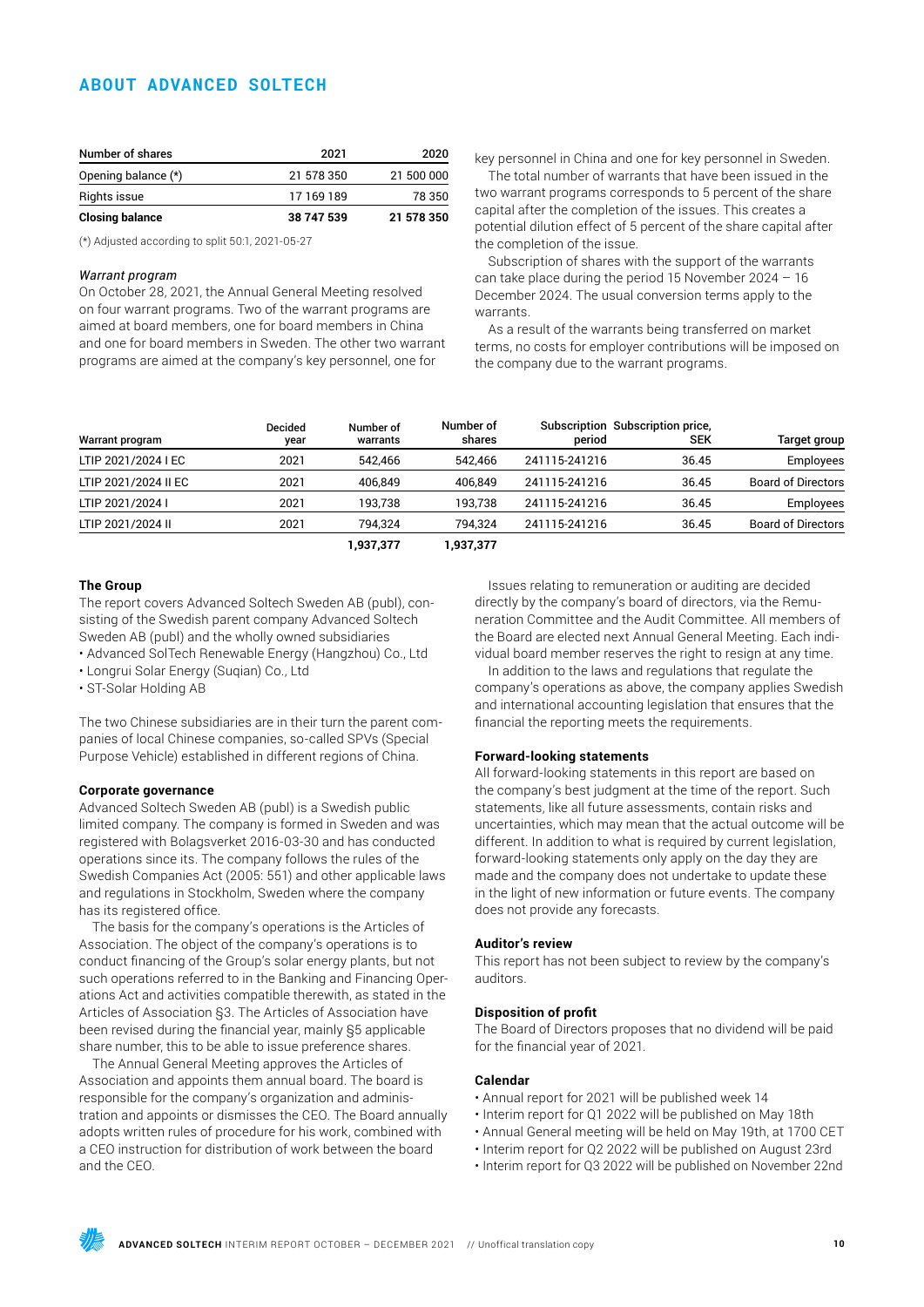## **Income Statement**

| (SEK 000')                                                               | 211001-<br>211231 | 201001-<br>201231 | 210101-<br>211231 | 200101-<br>201231 |
|--------------------------------------------------------------------------|-------------------|-------------------|-------------------|-------------------|
| Net revenue                                                              | 26,942            | 23,942            | 117,350           | 86,401            |
| Other operating income                                                   | 6,881             | 11,575            | 36,177            | 52,393            |
| <b>Total revenue</b>                                                     | 33,822            | 35,517            | 153,526           | 138,794           |
| <b>OPERATING EXPENSES</b>                                                |                   |                   |                   |                   |
| Other external expenses                                                  | $-7,446$          | $-6,427$          | $-28,351$         | $-13,761$         |
| Personnel expenses                                                       | $-4,136$          | $-3,585$          | $-14,169$         | $-9,115$          |
| Depreciation and amortization                                            | $-13,550$         | $-9,114$          | $-50,086$         | $-39,072$         |
| Other operating expenses                                                 | -5                | $-148$            | $-247$            | -667              |
| <b>Total operating expenses</b>                                          | $-25,137$         | $-19,274$         | -92,853           | -62,615           |
| <b>Operating profit / EBIT</b>                                           | 8,686             | 16,243            | 60,674            | 76,179            |
| <b>RESULT FROM FINANCIAL ITEMS</b>                                       |                   |                   |                   |                   |
| Interest income and similar income items                                 | 72                | 55                | 149               | 1,839             |
| Interest expenses and similar charges                                    | $-32,867$         | $-28,766$         | $-129,920$        | $-123,637$        |
| Currency gains and losses                                                | 34,139            | $-32,812$         | 92,843            | $-41,340$         |
| Profit after financial items                                             | 10,029            | -45,280           | 23,745            | -86,959           |
| Tax                                                                      | $-5,746$          | $-8,338$          | $-7,499$          | $-10,058$         |
|                                                                          |                   |                   |                   |                   |
| The result for the period                                                | 4,283             | $-53,618$         | 16,246            | -97,017           |
| Attributable to the parent company's owners                              | 4,529             | $-54,302$         | 16,041            | $-98,477$         |
| Minority interest                                                        | $-246$            | 684               | 205               | 1,460             |
| Earnings per share for the period before dilution, SEK                   | 0.15              | $-2.52$           | 0.67              | -4.97             |
| Earnings per share for the period after dilution, SEK                    | 0.14              | $-2.52$           | 0.66              | $-4.97$           |
| Weighted average number of outstanding ordinary<br>shares                | 30,922,279        | 21,568,314        | 23,919,656        | 19,820,650        |
| Weighted average number of outstanding ordinary<br>shares after dilution | 32,297,191        | 21,568,314        | 24,263,384        | 19,820,650        |

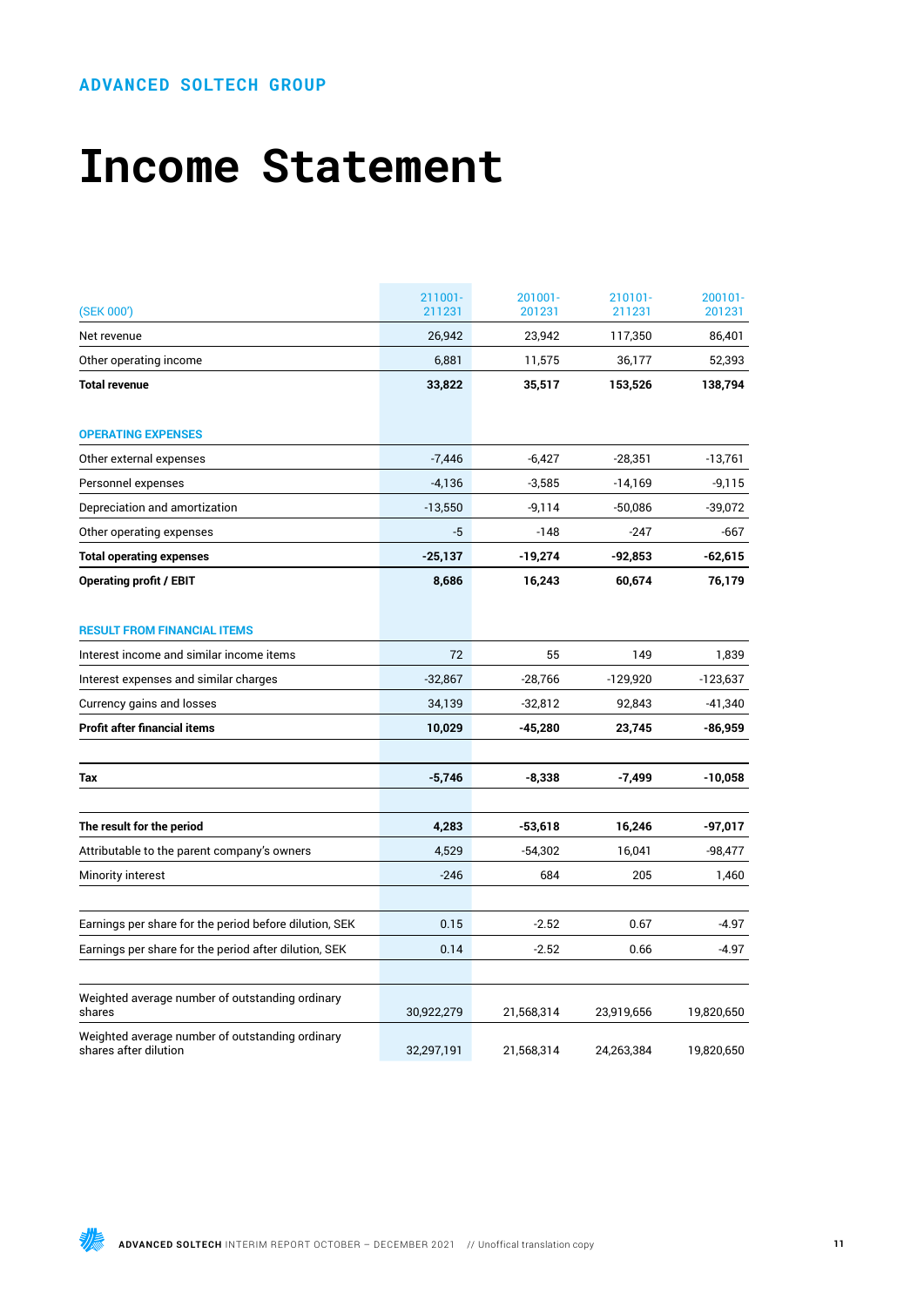# **Balance Sheet**

| (SEK 000')                                | 2021-12-31 | 2020-12-31 |
|-------------------------------------------|------------|------------|
| <b>ASSETS</b>                             |            |            |
| <b>Fixed assets</b>                       |            |            |
| <b>Intangible fixed assets</b>            |            |            |
| <b>Customer contracts</b>                 | 45,253     | 42,266     |
| <b>Total intangible fixed assets</b>      | 45,253     | 42,266     |
| <b>Tangible fixed assets</b>              |            |            |
| Solar PV installations                    | 1,302,133  | 918,209    |
| Solar PV installations under construction | 69,205     | 59,963     |
| Other tangible assets                     | 2,458      | 1,703      |
| <b>Total tangible fixed assets</b>        | 1,373,796  | 979,875    |
|                                           |            |            |
| <b>Financial assets</b>                   |            |            |
| Other long-term receivables               | 90,297     | 88,271     |
| Deferred tax assets                       | 1,349      | 7,858      |
| <b>Total financial fixed assets</b>       | 91,646     | 96,129     |
| <b>Total fixed assets</b>                 | 1,510,695  | 1,118,270  |
| <b>Current assets</b>                     |            |            |
| <b>Short-term receivables</b>             |            |            |
| Accounts receivable                       | 36,233     | 23,537     |
| Other receivables                         | 25,197     | 16,790     |
| Prepaid expenses and accrued income       | 20,056     | 25,128     |
| <b>Total current receivables</b>          | 81,486     | 65,455     |
| <b>Cash and bank balances</b>             |            |            |
| Cash and bank balances                    | 160,724    | 73,325     |
| <b>Total cash and bank balances</b>       | 160,724    | 73,325     |
| <b>Total current assets</b>               | 242,210    | 138,780    |
|                                           |            |            |
| <b>TOTAL ASSETS</b>                       | 1,752,905  | 1,257,050  |

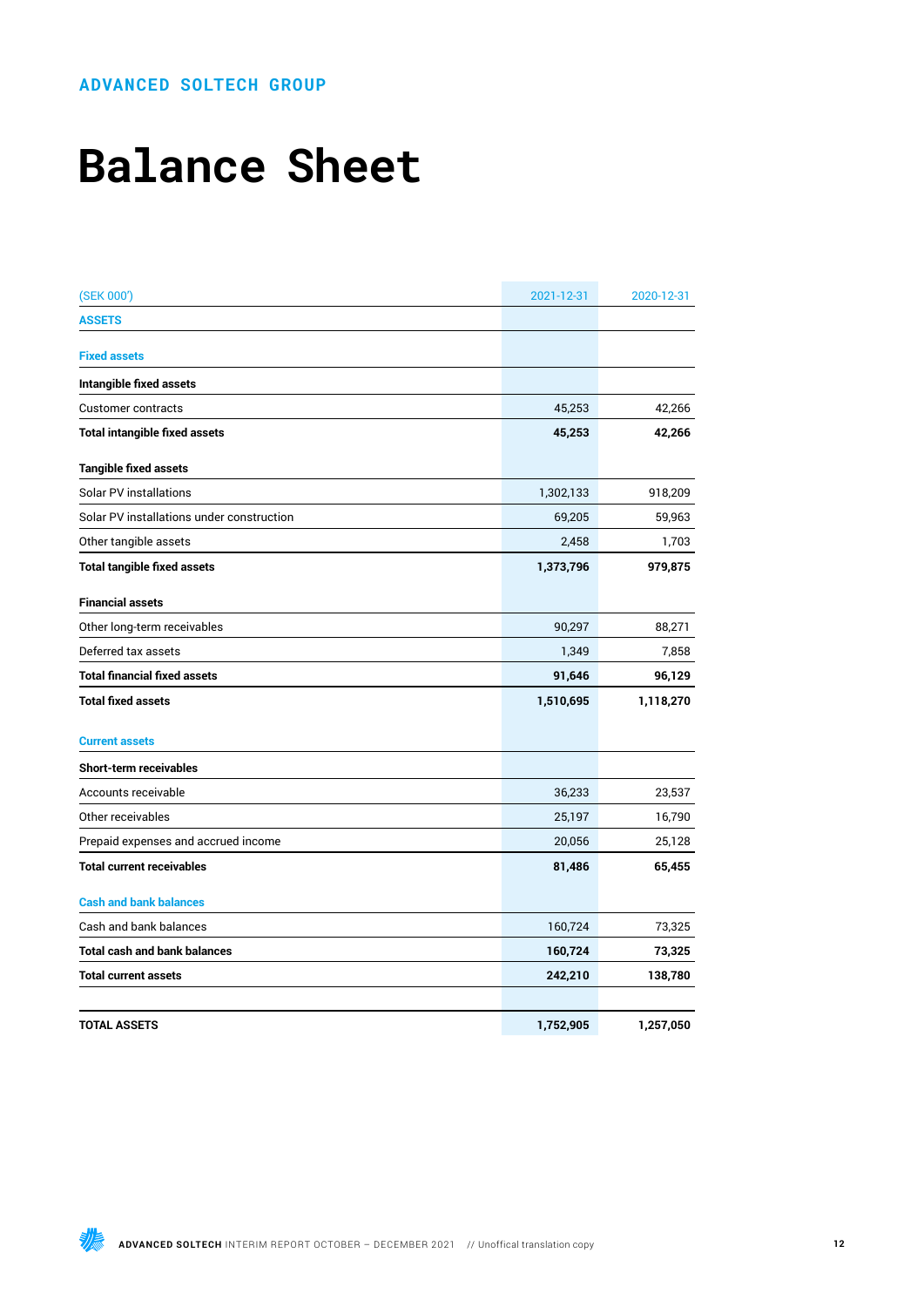# **Balance Sheet, continued**

| (SEK 000')                                             | 2021-12-31 | 2020-12-31 |
|--------------------------------------------------------|------------|------------|
| <b>EQUITY AND LIABILITIES</b>                          |            |            |
| <b>Equity</b>                                          |            |            |
| Share capital                                          | 7,750      | 4,316      |
| Ongoing new share issue                                | 552,860    | 331,950    |
| Additional paid in capital                             | $-61,155$  | $-133,589$ |
| Retained earnings including profit/loss for the period |            |            |
| Equity related to:                                     |            |            |
| Owners of the parent company                           | 491,946    | 195,631    |
| Minority interest in equity                            | 7,509      | 7,046      |
| <b>Total equity</b>                                    | 499,455    | 202,677    |
| <b>Provisions</b>                                      |            |            |
| Deferred tax liability                                 | 12,054     | 7,853      |
| <b>Total provisions</b>                                | 12,054     | 7,853      |
| <b>Non-current liabilities</b>                         |            |            |
| Other non-current liabilities                          | 68,096     | 34,886     |
| Liabilities to group companies                         | $\bf{0}$   | 27,323     |
| Bond loan                                              | 911,966    | 882,699    |
| <b>Total non-current liabilities</b>                   | 980,062    | 944,908    |
| <b>Current liabilities</b>                             |            |            |
| Liabilities to credit institutions                     | 46,814     | 0          |
| Accounts payable                                       | 130,478    | 56,600     |
| <b>Tax liabilities</b>                                 | 3,247      | 9,116      |
| Other current liabilities                              | 18,083     | 8,547      |
| Accrued expenses and prepaid income                    | 62,713     | 27,349     |
| <b>Total current liabilities</b>                       | 261,335    | 101,612    |
| <b>TOTAL EQUITY AND LIABILITIES</b>                    | 1,752,905  | 1,257,050  |

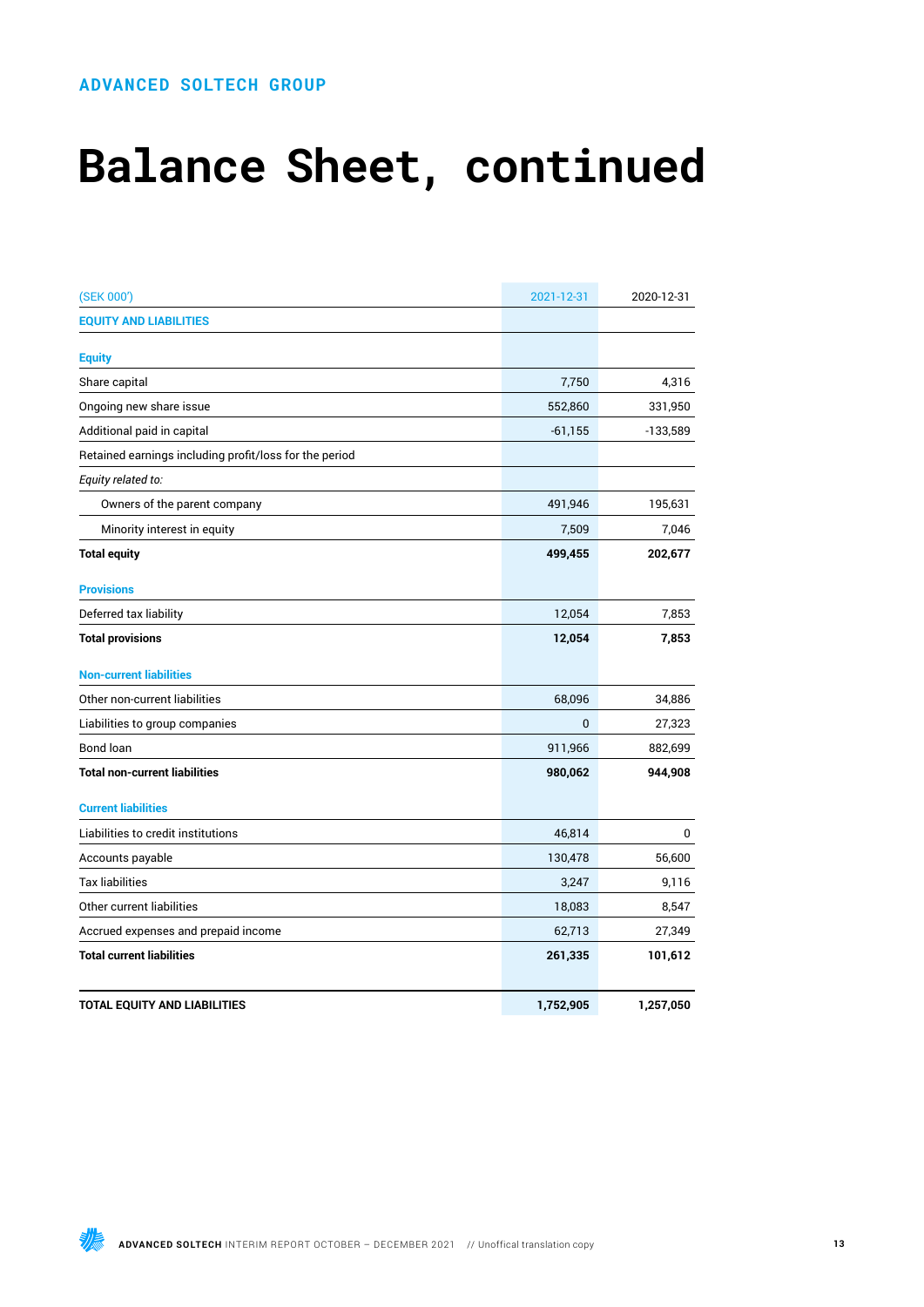# **Changes in equity**

| 211001-211231                  | <b>Share</b> | Other<br>contributed | <b>Ongoing</b> | <b>Translation</b> | <b>Retained earnings</b><br>including profit |              | <b>Minority</b> |                     |
|--------------------------------|--------------|----------------------|----------------|--------------------|----------------------------------------------|--------------|-----------------|---------------------|
| (SEK 000')                     | capital      | equity               | rights issue   | reserve            | for the period                               | <b>Total</b> | share           | <b>Total equity</b> |
| Opening balance                | 4,323        | 397,750              | 0              | 15,839             | $-113,475$                                   | 304,437      | 7,455           | 311,892             |
| Result for the period          | 0            | 0                    | 0              | 0                  | 4,529                                        | 4,529        | $-246$          | 4,283               |
| <b>Translation differences</b> | 0            | 0                    | 0              | 21,731             | 0                                            | 21,731       | 309             | 22,040              |
| Rights issue                   | 3,427        | 194,381              | 0              | 0                  | 0                                            | 197,808      | 0               | 197,808             |
| Issue cost                     | 0            | $-39,271$            | 0              | 0                  | 0                                            | $-39,271$    | 0               | $-39,271$           |
| Warrants                       | 0            | 0                    | 0              | 0                  | 2,712                                        | 2,712        | 0               | 2,712               |
| Dividends                      | 0            | 0                    | 0              | 0                  | 0                                            | 0            | -9              | -9                  |
| <b>Closing balance</b>         | 7,750        | 552,860              | 0              | 37,570             | $-106,234$                                   | 491,946      | 7,509           | 499,455             |

| 201001-201231<br>(SEK 000') | <b>Share</b><br>capital | <b>Other</b><br>contributed | <b>Ongoing</b><br>rights issue | Translation<br>reserve | <b>Retained earnings</b><br>including profit<br>for the period | Total     | <b>Minority</b><br>share | <b>Total equity</b> |
|-----------------------------|-------------------------|-----------------------------|--------------------------------|------------------------|----------------------------------------------------------------|-----------|--------------------------|---------------------|
|                             |                         | equity                      |                                |                        |                                                                |           |                          |                     |
| Opening balance             | 4,300                   | 185.692                     | 120.237                        | 2,502                  | $-70,685$                                                      | 242.046   | 6,737                    | 248,783             |
| Result for the period       | 0                       | 0                           | 0                              | 0                      | $-54,302$                                                      | $-54.302$ | 684                      | $-53,618$           |
| Translation differences     | 0                       | 0                           | 0                              | $-18.149$              | 0                                                              | $-18.149$ | $-376$                   | $-18,525$           |
| Rights issue                | 16                      | 157.875                     | $-120,237$                     | 0                      | 0                                                              | 37,654    | 0                        | 37,654              |
| Issue cost                  | 0                       | $-11.617$                   | 0                              | $\Omega$               | 0                                                              | $-11.617$ | 0                        | $-11,617$           |
| <b>Closing balance</b>      | 4,316                   | 331,950                     | 0                              | $-15,647$              | $-124.987$                                                     | 195,632   | 7,045                    | 202,677             |

| 210101-211231                  | <b>Share</b> | <b>Other</b><br>contributed | Ongoing      | <b>Translation</b> | <b>Retained earnings</b><br>including profit |              | <b>Minority</b> |                     |
|--------------------------------|--------------|-----------------------------|--------------|--------------------|----------------------------------------------|--------------|-----------------|---------------------|
| (SEK 000')                     | capital      | equity                      | rights issue | reserve            | for the period                               | <b>Total</b> | share           | <b>Total equity</b> |
| Opening balance                | 4,316        | 331,950                     | 0            | $-15,647$          | $-124,987$                                   | 195,632      | 7,045           | 202,677             |
| Result for the period          | 0            | 0                           | 0            | 0                  | 16,041                                       | 16,041       | 205             | 16,246              |
| <b>Translation differences</b> | 0            | 0                           | 0            | 53,217             | 0                                            | 53,217       | 898             | 54,115              |
| Rights issue                   | 3,434        | 265,395                     | 0            | 0                  | 0                                            | 268,829      | 0               | 268,829             |
| Issue cost                     | 0            | $-44.485$                   | 0            | 0                  | 0                                            | $-44.485$    | 0               | $-44,485$           |
| Warrants                       | 0            | 0                           | 0            | 0                  | 2,712                                        | 2,712        | 0               | 2,712               |
| <b>Dividends</b>               | 0            | 0                           | 0            | 0                  | 0                                            | 0            | $-639$          | $-639$              |
| <b>Closing balance</b>         | 7,750        | 552,860                     | 0            | 37,570             | $-106.234$                                   | 491,946      | 7,509           | 499,455             |

| 200101-201231                  |                         | <b>Other</b>          |                         |                        | <b>Retained earnings</b>           |              |                          |                     |
|--------------------------------|-------------------------|-----------------------|-------------------------|------------------------|------------------------------------|--------------|--------------------------|---------------------|
| (SEK 000')                     | <b>Share</b><br>capital | contributed<br>equity | Onaoina<br>rights issue | Translation<br>reserve | including profit<br>for the period | <b>Total</b> | <b>Minority</b><br>share | <b>Total equity</b> |
| Opening balance                | 500                     | 189.492               | 0                       | 5.366                  | $-26.509$                          | 168.849      | 6,032                    | 174,881             |
| Result for the period          | 0                       | 0                     | 0                       | 0                      | -98.478                            | $-98.478$    | 1,460                    | -97,018             |
| <b>Translation differences</b> | 0                       | 0                     | 0                       | $-21.013$              | 0                                  | $-21.013$    | $-447$                   | $-21,460$           |
| Rights issue                   | 3.816                   | 154.075               | 0                       | 0                      | 0                                  | 157.891      | 0                        | 157,891             |
| Issue cost                     | 0                       | $-11.617$             | 0                       | 0                      | 0                                  | $-11,617$    | 0                        | $-11,617$           |
| <b>Closing balance</b>         | 4,316                   | 331,950               | 0                       | $-15,647$              | $-124.987$                         | 195,632      | 7,045                    | 202,677             |

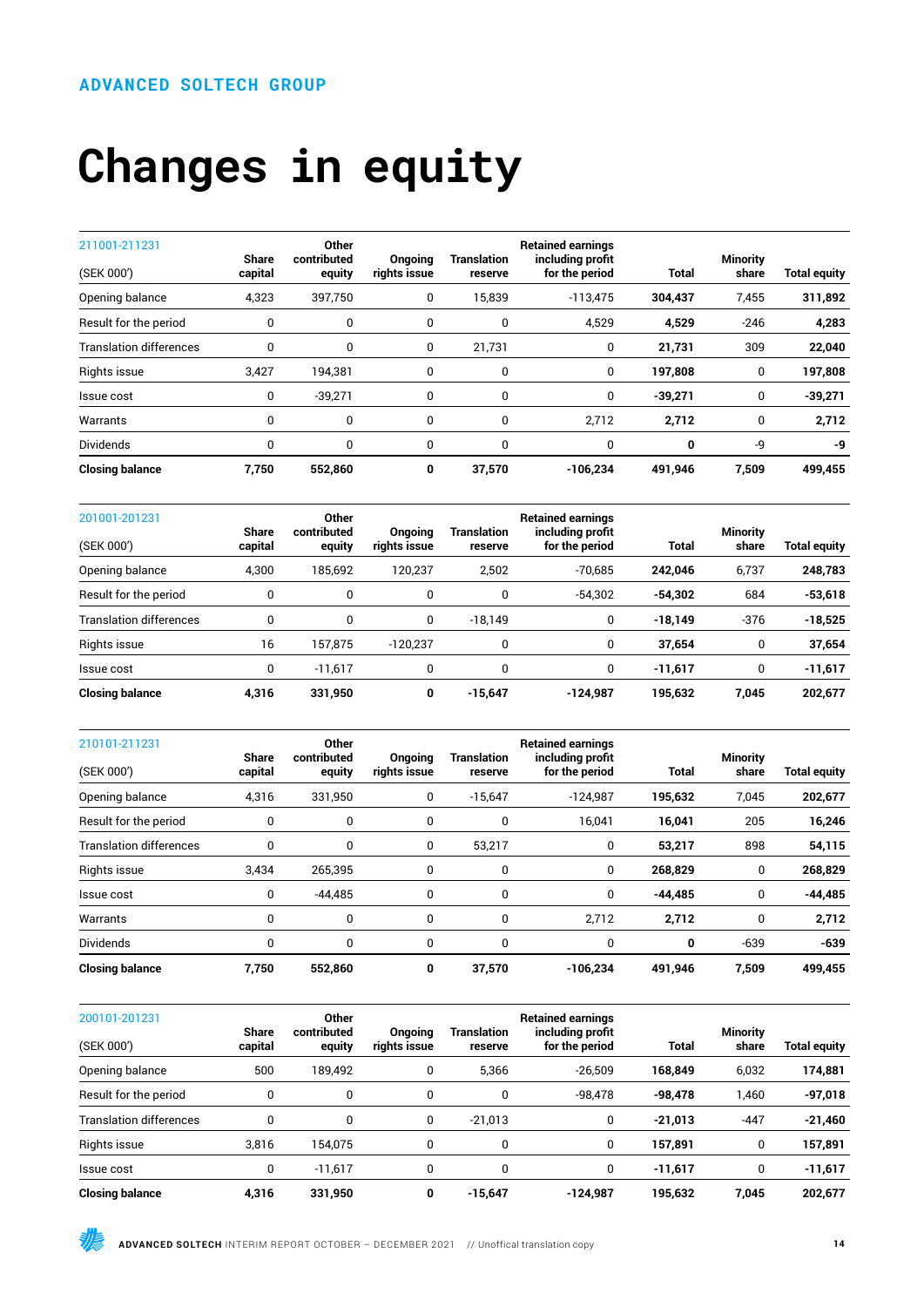# **Cash flow analysis**

| (SEK 000')                                          | 211001-<br>211231 | 201001-<br>201231 | 210101-<br>211231 | 200101-<br>201231 |
|-----------------------------------------------------|-------------------|-------------------|-------------------|-------------------|
| <b>Cash flows from operating activities</b>         |                   |                   |                   |                   |
| Operating profit (EBIT)                             | 8,686             | 16,243            | 60,674            | 76,179            |
| Adjustment for depreciation and amortization        | 13,550            | 9,115             | 50,086            | 39,072            |
| Adjustment for items not included in the cash flow  | $-10,400$         | $-5,964$          | $-10,437$         | -4,019            |
|                                                     | 11,836            | 19,394            | 100,323           | 111,232           |
|                                                     |                   |                   |                   |                   |
| Interest received                                   | 72                | 55                | 149               | 1,839             |
| Interest paid                                       | $-14,616$         | $-29,937$         | $-92,640$         | $-108,816$        |
| Income tax paid                                     | $-55$             | 1,061             | $-2,662$          | -614              |
|                                                     | -14,599           | $-28,821$         | -95,153           | -107,591          |
| Change in accounts receivables                      | 4,164             | 51                | $-9,006$          | $-2,418$          |
| Change in other short-term receivables              | 24,871            | 6,345             | 6,219             | $-16,841$         |
| Change in accounts payables                         | 40,939            | $-6,399$          | 62,364            | $-29,810$         |
| Change in other current liabilities                 | 15,666            | 4.113             | 39,594            | 11,192            |
| Cash flow from working capital                      | 85,640            | 4,110             | 99,171            | -37,877           |
| <b>Cash flow from operating activities</b>          | 82,877            | $-5,317$          | 104,341           | $-34,236$         |
| <b>Investing activities</b>                         |                   |                   |                   |                   |
| Investments in tangible fixed assets                | $-133,114$        | $-92,292$         | -296,291          | $-136,306$        |
| Change in other financial fixed assets              | $-14,149$         | 4,722             | $-2,868$          | 1,107             |
| <b>Cash flow from investing activities</b>          | $-147,263$        | -87,570           | -299,159          | -135,199          |
| <b>Financing activities</b>                         |                   |                   |                   |                   |
| Shareholders' contributions                         | 197,808           | 157,891           | 268,829           | 157,891           |
| Share issue cost                                    | $-39,271$         | $-11,617$         | -44,485           | $-11,617$         |
| Net proceeds from new loans                         | 6,026             | 554               | 46,814            | 86,368            |
| Repayment of loans                                  | 0                 | 90                | 0                 | $-37,526$         |
| Payment of warrants                                 | 2,712             | 0                 | 2,712             | 0                 |
| Dividends to minority interest                      | -9                | 0                 | -639              | 0                 |
| <b>Cash flow from financing activities</b>          | 167,266           | 146,918           | 273,231           | 195,116           |
| Cash flow for the period                            | 102,880           | 54,031            | 78,413            | 25,681            |
| Translation difference in cash and cash equivalents | 6,234             | $-2,117$          | 8,986             | $-2,206$          |
| Cash and cash equivalents opening balance           | 51,610            | 21,411            | 73,325            | 49,850            |
| Cash and cash equivalents closing balance           | 160,724           | 73,325            | 160,724           | 73,325            |

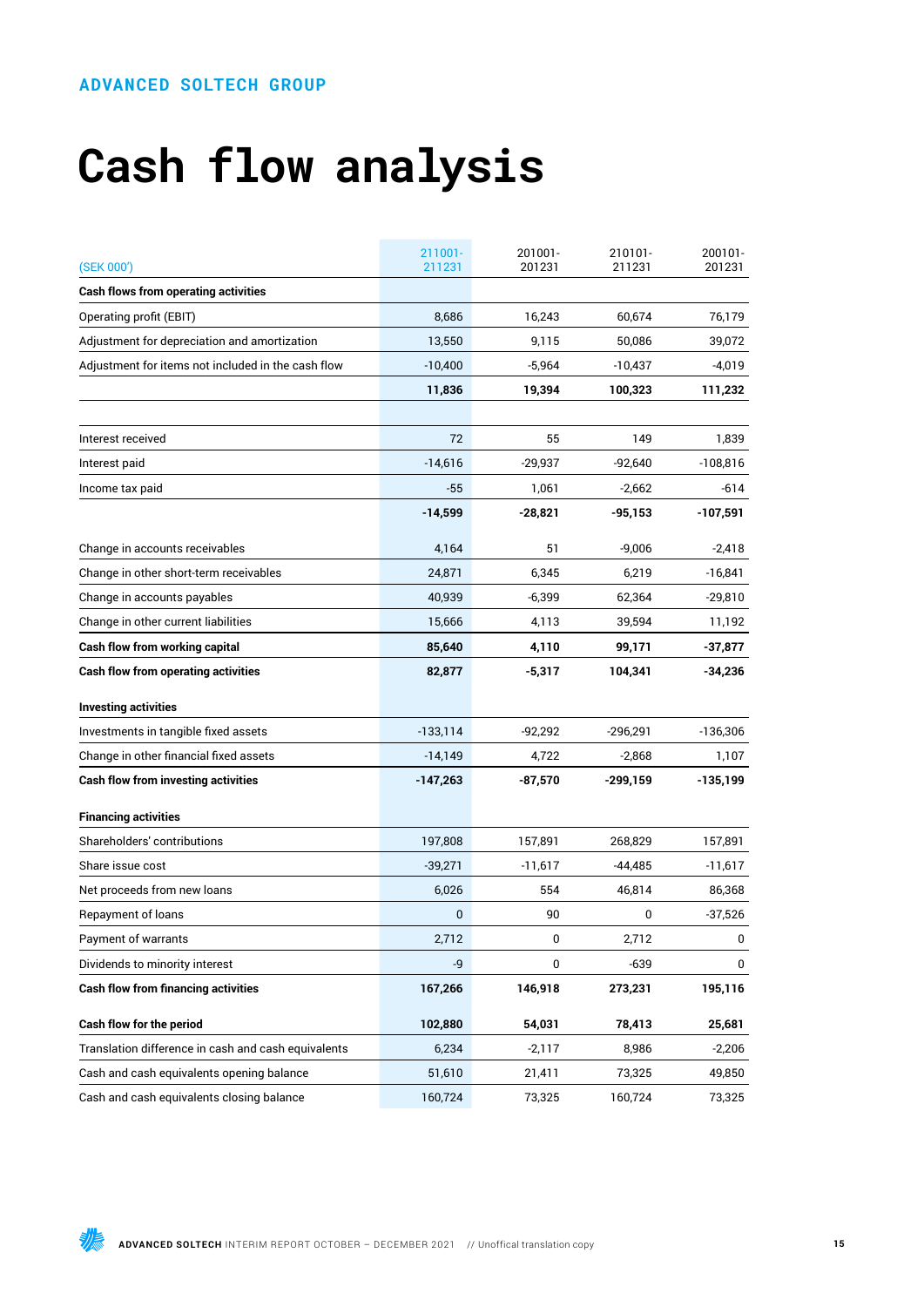### **PARENT COMPANY**

## **Income Statement**

| (SEK 000')                               | 211001-<br>211231 | 201001-<br>201231 | 210101-<br>211231 | 200101-<br>201231 |
|------------------------------------------|-------------------|-------------------|-------------------|-------------------|
| <b>REVENUES</b>                          |                   |                   |                   |                   |
| Net revenue                              | 814               | $-359$            | 2,599             | 6,235             |
| Other operating income                   | 1                 | 66                | 16                | 284               |
| <b>Total revenue</b>                     | 815               | $-293$            | 2,615             | 6,519             |
| <b>OPERATING EXPENSES</b>                |                   |                   |                   |                   |
| Other external expenses                  | $-1,019$          | $-1,605$          | $-3,005$          | $-8,380$          |
| Personnel expenses                       | $-3,227$          | $-2,450$          | $-11,016$         | $-5,938$          |
| Depreciation and amortization            | $-2$              | -1                | $-5$              | -1                |
| Other operating expenses                 | $-5$              | $-146$            | $-247$            | $-665$            |
| <b>Total operating expenss</b>           | $-4,253$          | $-4,202$          | $-14,273$         | $-14,984$         |
| <b>Operating profit / EBIT</b>           | $-3,438$          | $-4,495$          | $-11,658$         | $-8,465$          |
| <b>RESULT FROM FINANCIAL ITEMS</b>       |                   |                   |                   |                   |
| Interest income and similar income items | 19,068            | 19,014            | 76,403            | 72,957            |
| Interest expenses and similar charges    | $-25,563$         | $-24,371$         | $-101,298$        | $-94,209$         |
| Currency gains and losses                | 2,492             | $-21,389$         | 10,412            | $-19,352$         |
| <b>Profit after financial items</b>      | $-7,441$          | $-31,241$         | $-26,141$         | $-49,069$         |
| Group contribution                       | 69                | $\mathbf 0$       | 69                | $\mathbf 0$       |
| Tax                                      | $\bf{0}$          | 317               | $-213$            | 474               |
| The result for the period                | $-7,372$          | $-30,924$         | $-26,285$         | $-48,595$         |

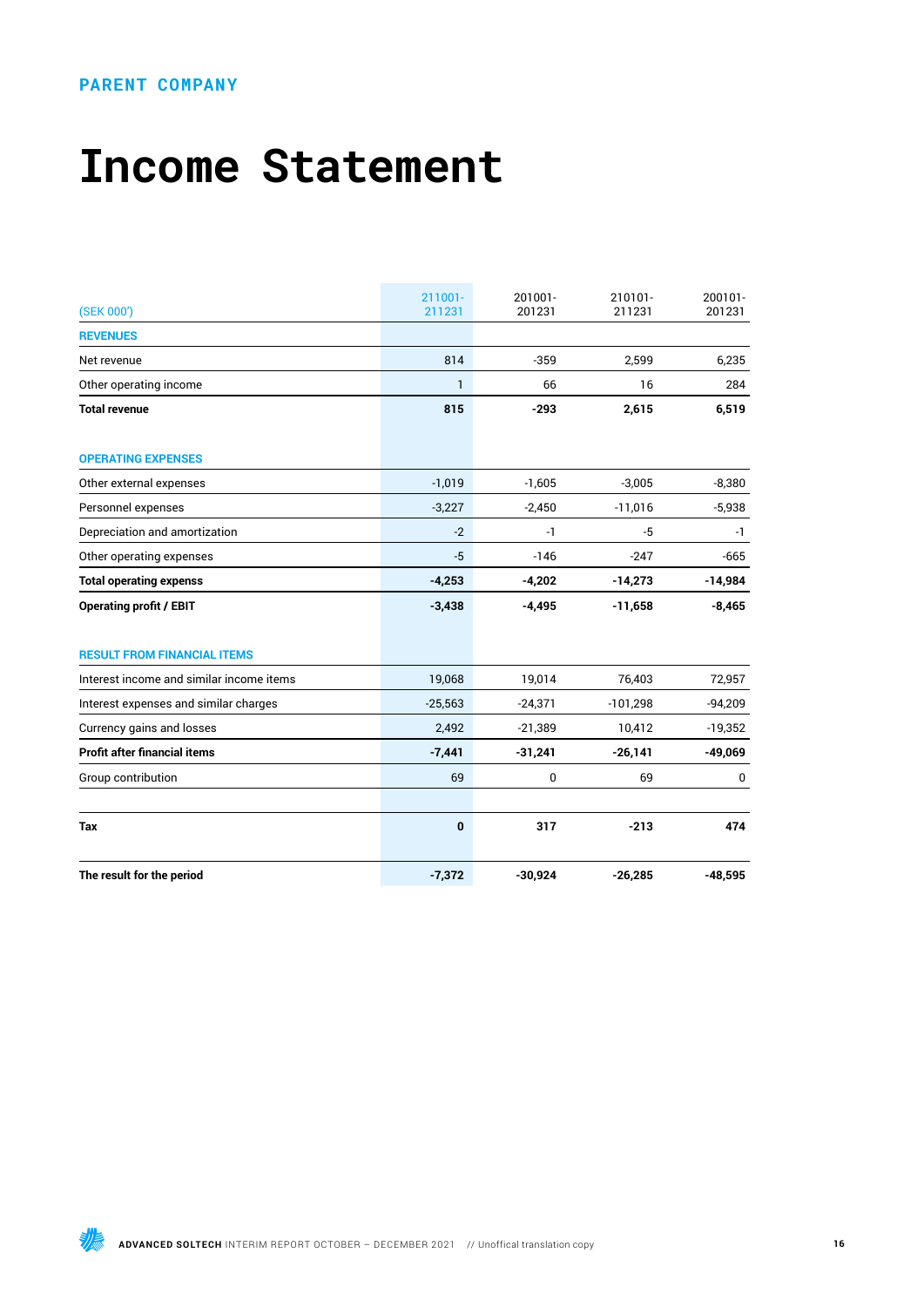### **PARENT COMPANY**

## **Balance Sheet**

| (SEK 000')                          | 2021-12-31   | 2020-12-31 |
|-------------------------------------|--------------|------------|
| <b>ASSETS</b>                       |              |            |
| <b>Fixed assets</b>                 |              |            |
| <b>Tangible fixed assets</b>        |              |            |
| Other tangible assets               | 18           | 22         |
| <b>Total tangible fixed assets</b>  | 18           | 22         |
| <b>Financial assets</b>             |              |            |
| Shares in group companies           | 618,660      | 461,922    |
| Receivables from group companies    | 740,075      | 726,365    |
| <b>Total financial fixed assets</b> | 1,358,735    | 1,188,287  |
| <b>Total fixed assets</b>           | 1,358,753    | 1,188,309  |
| <b>Current assets</b>               |              |            |
| <b>Receivables</b>                  |              |            |
| Receivables from group companies    | 83,447       | 34,610     |
| Tax receivable                      | $\mathbf{0}$ | 66         |
| Other receivables                   | 633          | 399        |
| Prepaid expenses and accrued income | 411          | 5,956      |
| <b>Total current receivables</b>    | 84,491       | 41,031     |
| <b>Cash and bank balances</b>       |              |            |
| Cash and bank balances              | 48,683       | 38,509     |
| <b>Total cash and bank balances</b> | 48,683       | 38,509     |
| <b>Total current assets</b>         | 133,174      | 79,540     |
| <b>TOTAL ASSETS</b>                 | 1,491,927    | 1,267,849  |

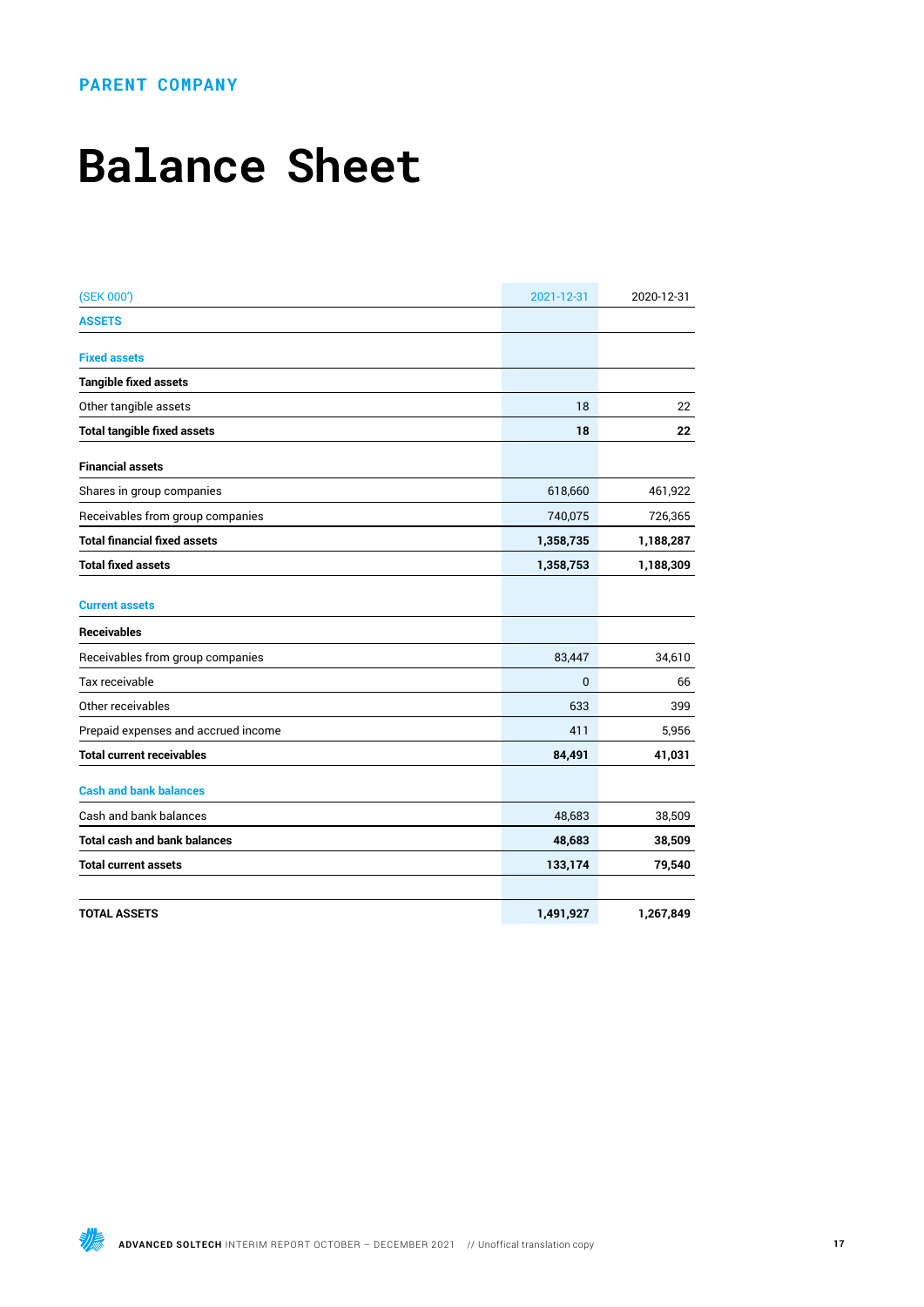### **PARENT COMPANY**

# **Balance Sheet, continued**

| (SEK 000')                          | 2021-12-31   | 2020-12-31 |
|-------------------------------------|--------------|------------|
| <b>EQUITY AND LIABILITIES</b>       |              |            |
| <b>Equity</b>                       |              |            |
| Share capital                       | 7,750        | 4,316      |
| Share premium fund                  | 567,211      | 346,301    |
| Retained earnings                   | $-43,054$    | 2,829      |
| Profit (loss) for the year          | $-26,285$    | $-48,595$  |
| <b>TOTAL EQUITY</b>                 | 505,622      | 304,851    |
| <b>Long-term liabilities</b>        |              |            |
| Liabilities to group companies      | $\mathbf{0}$ | 27,323     |
| Bond loan                           | 929,771      | 908,887    |
| Other long-term liabilities         | 28,621       | 0          |
| <b>Total long-term liabilities</b>  | 958,392      | 936,210    |
| <b>Current liabilities</b>          |              |            |
| Accounts payable                    | 145          | 620        |
| Other current liabilities           | 233          | 572        |
| Accrued expenses and prepaid income | 27,535       | 25,596     |
| <b>Total current liabilities</b>    | 27,913       | 26,788     |
|                                     |              |            |
| <b>TOTAL EQUITY AND LIABILITIES</b> | 1,491,927    | 1,267,849  |

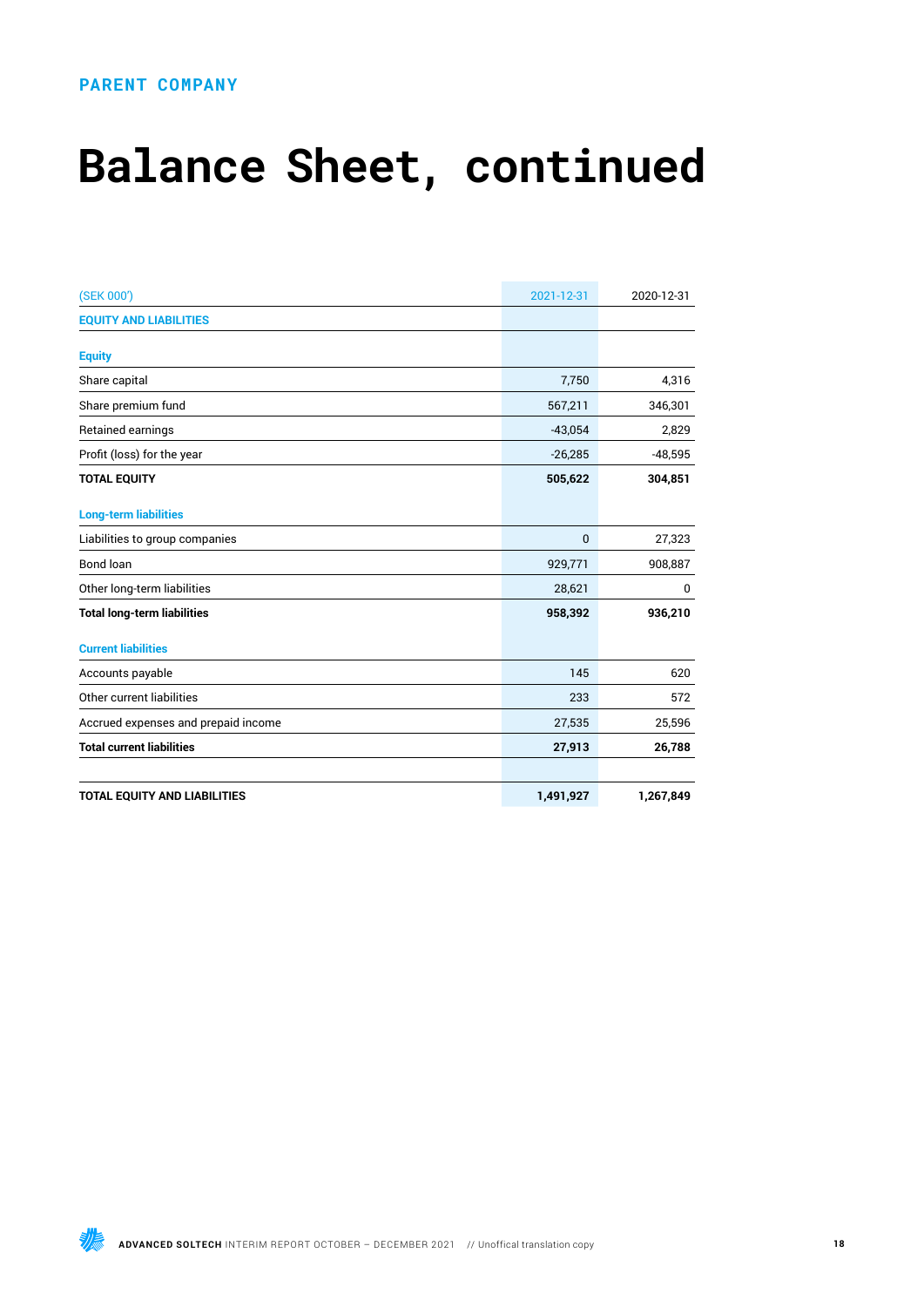# **Changes in equity**

### 211001-211231

| (SEK,000')             | <b>Share</b><br>capital | <b>Retained</b><br>earnings | <b>Ongoing</b><br>rights issue | Share.<br>premium fund | Result.for.<br>the period | Total,<br>equity |
|------------------------|-------------------------|-----------------------------|--------------------------------|------------------------|---------------------------|------------------|
| Opening balance        | 4,323                   | $-45,766$                   | 0                              | 412,103                | $-18,913$                 | 351,747          |
| Disposition of results | 0                       |                             |                                |                        |                           | 0                |
| Rights issue           | 3,427                   | 0                           | 0                              | 194,379                | 0                         | 197,806          |
| Issue cost             | 0                       |                             | 0                              | $-39.271$              | 0                         | $-39,271$        |
| Warrants               | 0                       | 2,712                       |                                | 0                      | 0                         | 2,712            |
| Result for the period  | 0                       | $\Omega$                    |                                | 0                      | $-7.372$                  | $-7,372$         |
| <b>Closing balance</b> | 7,750                   | $-43.054$                   | 0                              | 567,211                | $-26.285$                 | 505,622          |

### 201001-201231

| (SEK 000')             | <b>Share</b><br>capital | Retained<br>earnings | Ongoing<br>rights issue | <b>Share</b><br>premium fund | <b>Result for</b><br>the period | <b>Total</b><br>equity |
|------------------------|-------------------------|----------------------|-------------------------|------------------------------|---------------------------------|------------------------|
| Opening balance        | 4,300                   | 2.829                | 120.237                 | 200.042                      | $-17.671$                       | 309,737                |
| Disposition of results | 0                       |                      |                         | 0                            |                                 | 0                      |
| Rights issue           | 16                      |                      | $-120.237$              | 157.876                      | 0                               | 37,655                 |
| Issue cost             | 0                       |                      | 0                       | $-11.617$                    | 0                               | $-11,617$              |
| Result for the period  | 0                       |                      |                         | 0                            | $-30.924$                       | $-30,924$              |
| <b>Closing balance</b> | 4,316                   | 2.829                |                         | 346,301                      | $-48.595$                       | 304,851                |

### 210101-211231

| (SEK 000')             | <b>Share</b><br>capital | Retained<br>earnings | Ongoing<br>rights issue | <b>Share</b><br>premium fund | <b>Result for</b><br>the period | <b>Total</b><br>equity |
|------------------------|-------------------------|----------------------|-------------------------|------------------------------|---------------------------------|------------------------|
| Opening balance        | 4,316                   | 2,829                | 0                       | 346,301                      | $-48,595$                       | 304,851                |
| Disposition of results | 0                       | $-48,595$            | $\Omega$                | 0                            | 48,595                          | 0                      |
| Rights issue           | 3,434                   | 0                    | $\Omega$                | 265,395                      | 0                               | 268,829                |
| Issue cost             | 0                       | 0                    | $\Omega$                | $-44,485$                    | 0                               | $-44,485$              |
| Warrants               | 0                       | 2.712                | $\Omega$                | 0                            | 0                               | 2.712                  |
| Result for the period  |                         | $\Omega$             | <sup>0</sup>            |                              | $-26,285$                       | $-26,285$              |
| <b>Closing balance</b> | 7,750                   | $-43.054$            |                         | 567.211                      | $-26.285$                       | 505,622                |

### 200101-201231

| (SEK 000')             | <b>Share</b><br>capital | <b>Retained</b><br>earnings | Ongoing<br>rights issue | <b>Share</b><br>premium fund | <b>Result for</b><br>the period | <b>Total</b><br>equity |
|------------------------|-------------------------|-----------------------------|-------------------------|------------------------------|---------------------------------|------------------------|
| Opening balance        | 500                     | 7,689                       | 0                       | 203.845                      | $-4,860$                        | 207,174                |
| Disposition of results | 0                       | $-4.860$                    | 0                       | 0                            | 4.860                           | 0                      |
| Rights issue           | 3,816                   | 0                           | 0                       | 154.073                      | 0                               | 157,889                |
| Issue cost             | 0                       | 0                           | 0                       | $-11.617$                    | 0                               | $-11,617$              |
| Result for the period  |                         |                             |                         |                              | $-48.595$                       | $-48,595$              |
| <b>Closing balance</b> | 4,316                   | 2,829                       | 0                       | 346,301                      | $-48.595$                       | 304,851                |

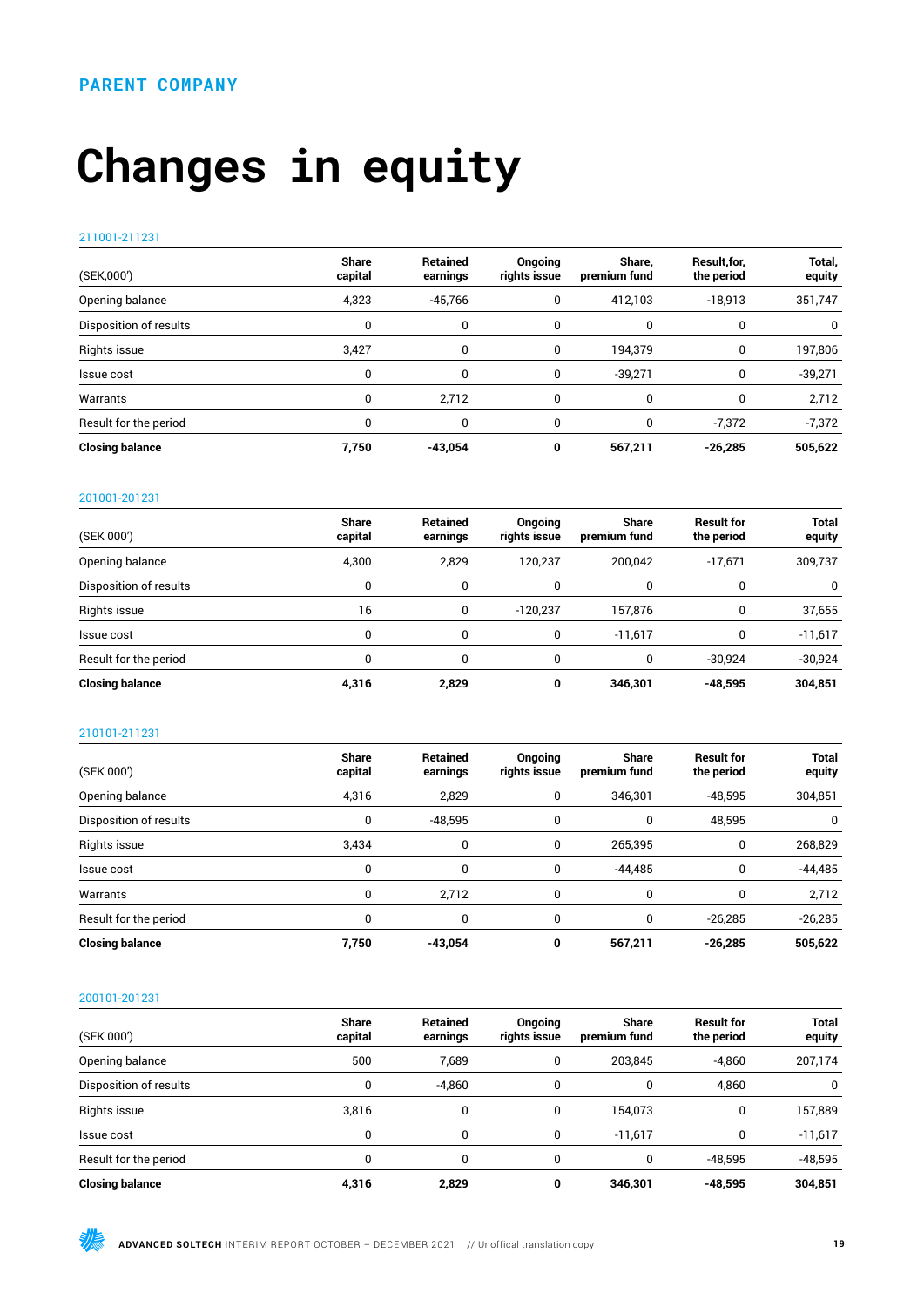## **Notes**

### **Note 1. Accounting and valuation principles**

### **General accounting principles**

The Year-end report and group accounting have been prepared in accordance with the Swedish Annual Accounts Act (1995:1554) and the Swedish Accounting Standards Board's general guidelines BFNAR 2012:1 Annual Report and Consolidated Financial Statements ("K3"). The Financial Statements are stated in thousands of kronor (kSEK) unless otherwise stated. Rounding errors may occur. The parent company's accounting currency is Swedish kronor, which also constitutes the accounting currency for the group.

The same accounting principles and calculation bases as in the most recent annual report has been applied.

### **Note 2. Estimates and assessments**

Estimates and assessments are evaluated on an ongoing basis and are based on historical experience and other factors, including expectations of future events that are considered reasonable under current circumstances. The estimates for accounting purposes that result from these, will by definition rarely correspond to the actual result. The estimates and assumptions that entail a significant risk of significant adjustments in the reported values of assets and liabilities in the coming years are dealt with in outline below.

### **Intangible fixed assets**

The Group reports intangible assets that consist of customer contracts in the Group's operation in China. An examination of whether there is a need for impairment is made when there is an indication. If such an indication exists and the decline is assessed to be permanent, the need for impairment is determined after calculation of the asset's recoverable amount, which consists of the higher of the value in use and fair value. Impairment is made if the recoverable amount is less than the carrying amount. The value in use is calculated as the present value of future payments that the Company is expected to take advantage of by using the asset. No impairment losses have been identified.

### **Tangible fixed assets**

Solar energy plants are reported at acquisition value reduced with accumulated depreciation and write-downs. The Company's applied depreciation period is based on the Company's assessment of the life of the products, and that the depreciation period correlates with the life of the customer contracts. An examination of whether there is a need for impairment is made when there is an indication. Impairment is reported in cases where the value of the facility exceeds the value of the existing underlying contract. No impairment losses have been identified.

### **Financial fixed assets**

At each balance sheet date, the company assesses whether there is any indication of impairment in any of the group's financial fixed assets. If such an indication exists and the decline is assessed to be permanent, the need for impairment is determined after calculation of the asset's recoverable amount, which consists of the higher of the value in use and fair value. Impairment is made if the recoverable amount is less than the carrying amount. The value in use is calculated as the present value of future payments that the Company is expected to take advantage of by utilizing the asset.

### *Shares in subsidiaries*

The group makes an annual forecast for future discounted cash flows regarding operations in China, in order to assess any need for impairment. No impairment requirements have been identified.

### *VAT Receivable*

The Chinese companies have a VAT receivable, accounted to SEK 90.3 (88.3) million at the end of the period, which has mostly arisen when investment in solar panels has been made when installing customer projects. In Chinese tax legislation, VAT surpluses from the Company are not paid out, but set-off can be made against outgoing VAT when invoicing electricity to the customer. There is no time limit regarding set-off of VAT. An examination of whether there is a need for impairment is made when there is an indication. No impairment losses have been identified.

### **Deferred tax**

### *Deferred tax assets*

In the Chinese part of the business, there is a reported deferred tax asset regarding deficits and allowance for doubtful accounts receivable. Regarding the loss carried forward, this only applies to the Chinese subsidiaries and is expected to be utilized against accumulated profits over the next five years. Deficit deductions in China are forfeited five years after their occurrence.

### *Deferred tax liability*

In the Chinese part of the business, deferred tax liabilities are reported regarding tax overwriting of tangible fixed assets.

### **Accounts receivable**

The Group has an accounts receivable, accounted to SEK 36.2 (23.5) million at the of the period, when selling electricity to Chinese customers. The Group makes an ongoing assessment of accounts receivables, and this may result in a provision for bad debts. The Company's assessment is that the Company's customers are financially healthy and that payment of outstanding accounts receivable will be collected.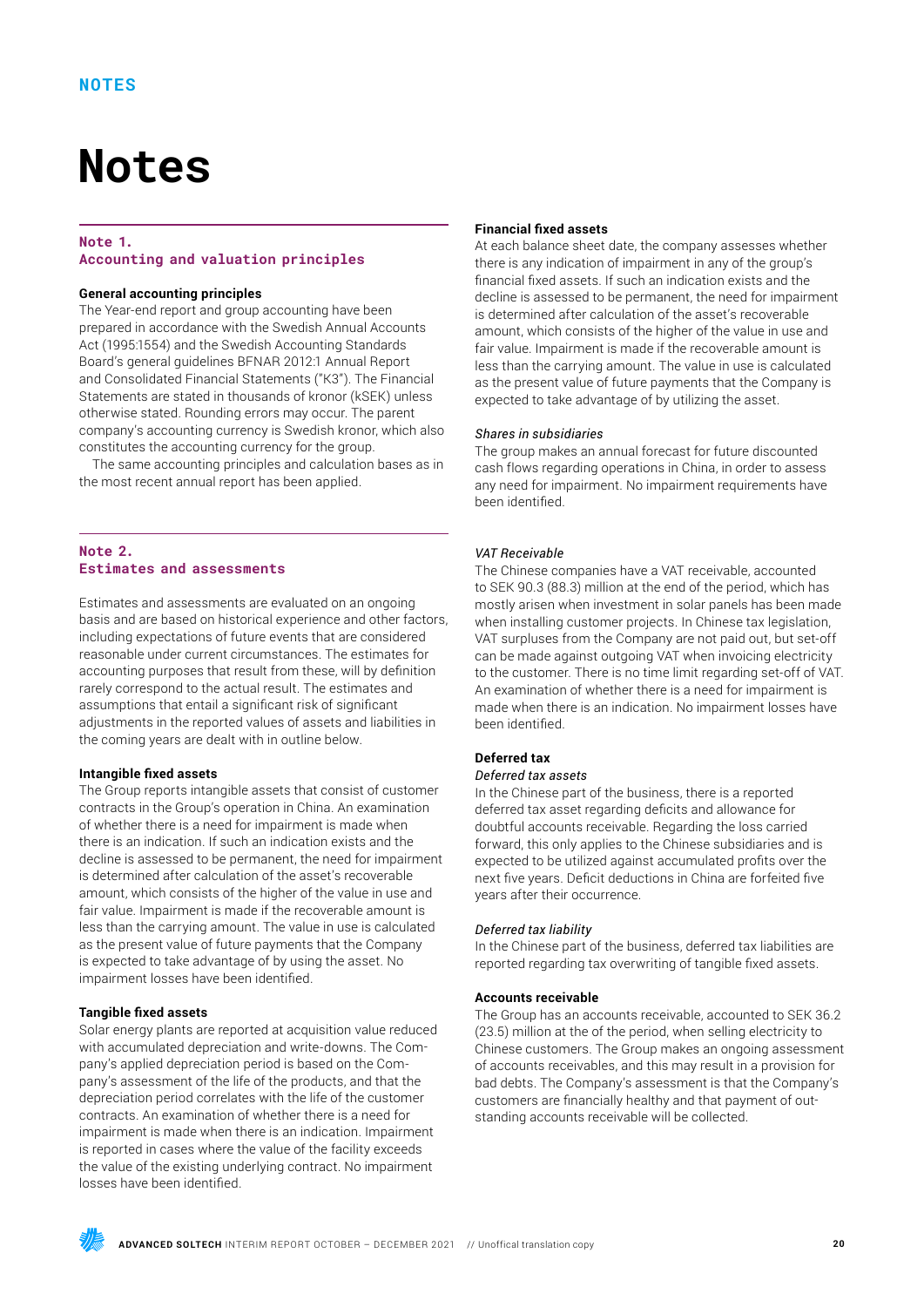### **Note 3. Definition of key performance measures**

### **Net revenue**

Revenues related to sales of electricity to customers and the electricity grid. Net VAT and any discounts. The measure is used because it shows ASAB's revenues from electricity sales.

### **Other operating income**

Mainly income related to subsidies. To a lesser extent also other income such as investment grants from Chinese authorities and positive currency effects related to the operational activities. The measure is used because it shows ASAB's revenues from subsidies and income other than direct electricity sales.

### **Net revenue share of total revenue, %**

Net revenue as a share of total revenue. The measure is used since it helps to assess ASAB's reliance on electricity sales in relation to other operating income, notably subsidies.

### **Operating profit (EBIT)**

Earnings before interest and taxes. The measure is used since it provides an overview of the profitability of the operations.

### **EBIT margin**

Earnings before interest and taxes as a percentage of total revenue. The measure is used since it shows operational profitability over time.

### **EBITDA**

Earnings before depreciation and amortization, financial items, and taxes. The measure is used to follow up the business's results generated by the day-to-day business and facilitates comparisons of profitability between different companies and industries.

### **EBITDA margin**

EBITDA as a percentage of total revenue. The measure is used since it shows operational profitability over time, regardless of financing, depreciation and amortization.

### **Interest expense**

Interest expense and similar charges less amortization of capitalized borrowing costs, taxes relating to intra-group interest payments and withholding tax on interest payments from China. The measure is used since it enables assessment of whether ASAB can fulfil the commitments under its debt agreements.

### **Amortization of capitalised borrowing costs**

The item "Interest expenses and similar income items" includes this item as part and shows the cost of amortized borrowing costs attributable to, among other things, bond loans. The measure is used since it shows ASAB's expenses related to borrowings, excluding interest expenses.

### **Result per share**

Profit after tax divided by the weighted average total of shares in the period.

### **Interest-bearing debt**

The sum of current and non-current portion of bond debt, liabilities to credit institutions, liabilities to Group companies and other non-current interest-bearing debts. The measure is used since it shows ASAB's gross interest-bearing indebtedness.

### **Net interest-bearing debt**

Interest-bearing debt less cash and bank balances. The measure is used because it enables assessment of whether ASAB has an appropriate financing structure and can fulfil the commitments according to its debt agreements.

### **Equity ratio**

Equity divided by total assets per closing balance for each reporting period. The measure is used since it helps to assess ASAB's financial stability.

### **Installed capacity, MW**

Maximum amount of electric energy output that all operational solar energy plants in ASAB's portfolio can produce, expressed in megawatts. The measure is used since it helps to assess ASAB's earnings capacity.

### **Electricity produced, kWh millions**

Electric energy generated by all operational solar energy plants in ASAB's portfolio and sold to customers over the period, expressed in millions of kilowatt hours. The measure is used because it allows for comparison of sold volumes over time, as ASAB's customers are invoiced per kWh of electricity used.

### **Signed agreements, MW**

Planned installed capacity of all signed contracts in ASAB's project pipeline. The measure is used since it helps to assess ASAB's future earnings capacity and required investments from its near-term project pipeline.

### **Average remaining contract length, years**

Average remaining contract length for Rooftop Agreements across all of ASAB's installed solar energy installations. The measure is used since it helps assess the remaining contract value in ASAB's portfolio of solar energy installations.